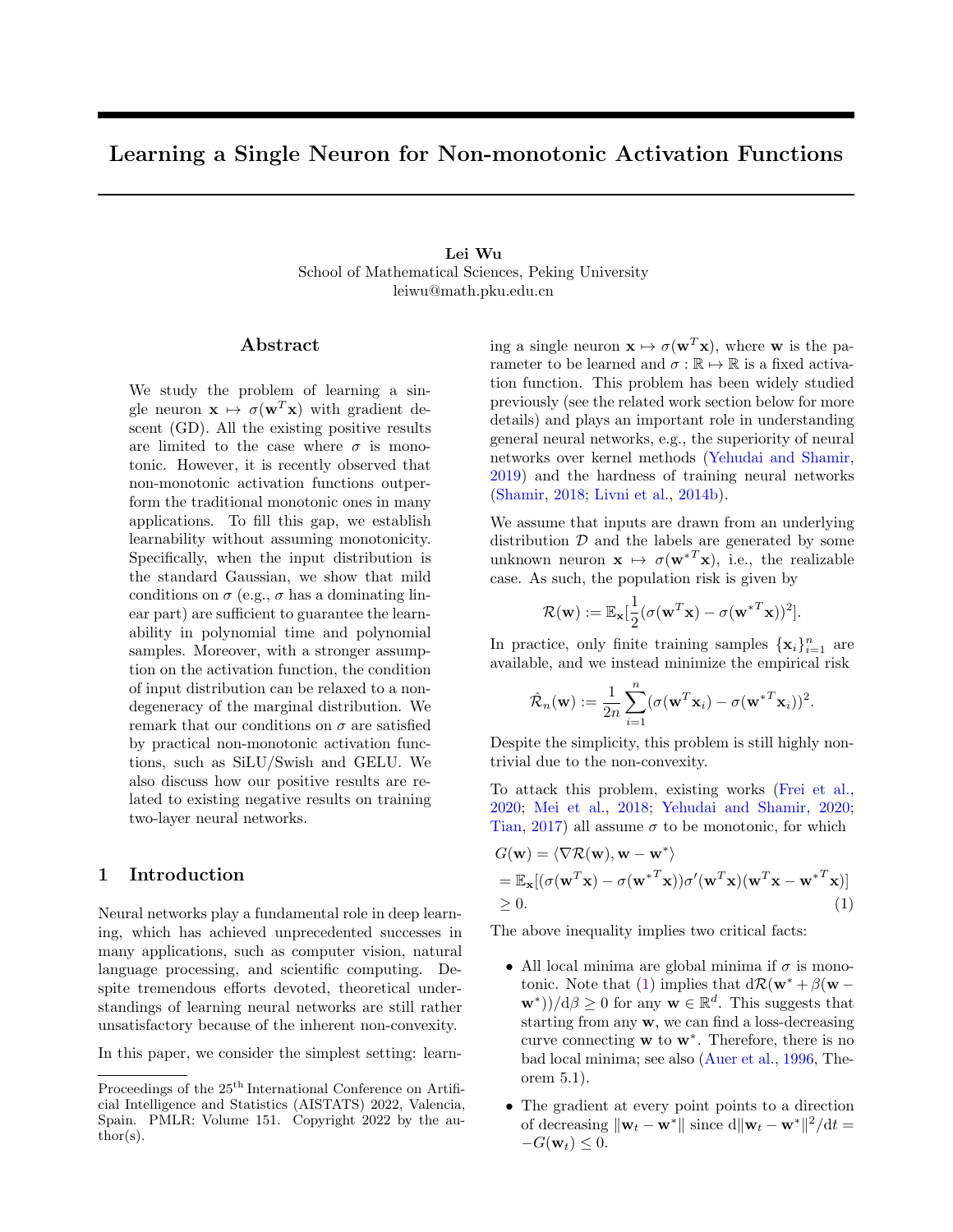Moreover, [Frei et al.](#page-8-0) [\(2020\)](#page-8-0); [Mei et al.](#page-9-3) [\(2018\)](#page-9-3); [Yehu](#page-9-4)[dai and Shamir](#page-9-4) [\(2020\)](#page-9-4); [Tian](#page-9-5) [\(2017\)](#page-9-5) impose stronger assumptions on the activation function and input distribution to ensure the lower boundedness of  $G(\mathbf{w})$ , thereby guaranteeing the convergence.

However, recent practical evidence [\(Devlin et al.,](#page-8-2) [2018;](#page-8-2) [Radford et al.,](#page-9-6) [2018,](#page-9-6) [2019;](#page-9-7) [Sitzmann et al.,](#page-9-8) [2020\)](#page-9-8) shows that in many applications, non-monotonic activation functions, e.g., SiLU and GELU, are superior to the traditional monotonic ones (See the related work section below for more details). This motivates us to analyze the case where  $\sigma$  is non-monotonic. Note that for general activation functions, the risk landscape may have a large number of bad local minima [\(Brady et al.,](#page-8-3) [1989;](#page-8-3) [Ros et al.,](#page-9-9) [2019\)](#page-9-9). Moreover, [Shamir](#page-9-1) [\(2018\)](#page-9-1); [Livni et al.](#page-9-10) [\(2014a\)](#page-9-10) show that if  $\sigma$  is highly oscillated, gradient-based methods suffer from the curse of dimensionality in learning a single neuron. These suggest that some conditions (beyond the monotonicity) on  $\sigma$ must be imposed to ensure learnability.

Our main contributions are be summarized as follows.

- We first consider activation functions that are increasing in  $[0, \infty)$  and satisfy  $\inf_{0 \leq z \leq \alpha} \sigma'(z) \geq$  $\gamma$ ,  $\inf_{z_1 \geq 0, z_2 \leq 0} \sigma'(z_1) \sigma'(z_2) \geq -\zeta^2$  for some constants  $\alpha, \gamma, \zeta > 0$ . We prove in Theorem [3.3](#page-3-0) that if the input distribution  $\mathcal D$  is sufficiently "spread", GD converges to a global minimum exponentially fast as long as  $\gamma$  is relatively larger than  $\zeta$ . This condition essentially means that the monotonic component of the activation function dominates.
- Then fine-grained analyses of the GD dynamics are provided for the case where the input distribution is the standard Gaussian. In this case, the condition on  $\sigma$  can be further relaxed. Specifically, we consider two settings: GD with zero initialization and Riemannian GD with a random initialization.

The analysis of zero initialization relies on the observation that the gradient at zero points to the ground truth w<sup>∗</sup> and therefore, the original problem can be reduced to minimizing a onedimensional risk. The same observation has been exploited in [Tian](#page-9-5) [\(2017\)](#page-9-5); [Soltanolkotabi](#page-9-11) [\(2017\)](#page-9-11); [Kalan et al.](#page-8-4) [\(2019\)](#page-8-4) for the specific ReLU activation function, whereas we show that it holds for general activation functions. In addition, we identify further conditions on  $\sigma$  to ensure that this one-dimensional risk has a benign landscape, thereby guaranteeing the convergence of GD.

For random initialization, we consider the Riemannian GD with  $\mathbf{w}_t \in \mathbb{S}^{d-1}$ . For this case, we

show that the population risk has a simple closedform analytic expression (see Lemma [4.6\)](#page-5-0), which depends on  $\sigma$  only through the Hermite coefficients  $\{\hat{\sigma}_k\}_k$ . Here  $\hat{\sigma}_k = \mathbb{E}_{z \sim N(0,1)}[h_k(z)\sigma(z)],$ where  $h_k$  is the k-th probabilistic Hermite polynomial. By using this analytic expression, we provide a thorough study of how the decay of Hermite coefficients affects the property of risk landscape and the convergence of Riemannian GD. In particular, we establish in Proposition [4.9](#page-7-0) a highprobability convergence to the global minimum by assuming that the linear component of the activation function, i.e.,  $\hat{\sigma}_1 = \mathbb{E}[z\sigma(z)]$ , is sufficiently large. On the other hand, if  $\hat{\sigma}_1 = 0$ , we construct a counterexample in Lemma [4.8](#page-6-0) , for which the Riemannian GD converges to a bad local minimum with a probability close to  $1/2$ . These together partially explain the wide use of ReLU and its variants in practice since they all have dominating linear components.

• Lastly, we consider the finite sample case. In Proposition [5.1,](#page-7-1) we establish the closeness between the empirical landscape and the population landscape using the theory of empirical process. With these closeness results, we can convert our positive results of the population GD to the empirical GD (see Proposition [5.3](#page-8-5) and Proposition [5.4](#page-8-6) ). In particular, in all the settings, we show that GD can learn the ground truth using only polynomial samples and polynomial time.

Note that, for all the settings we considered, the conditions are satisfied by all the popular activation functions used in practice, including the non-monotonic ones.

#### 1.1 Related work

Non-monotonic activation functions [Ra](#page-9-12)[machandran et al.](#page-9-12) [\(2017\)](#page-9-12) uses the neural architecture search (NAS) method to search the best activation function for classifying the CIFAR-10 data. It is discovered that the non-monotonic Swish function,  $\sigma_{\text{swish}}(z) = z\sigma_{\text{sigmoid}}(\beta z)$  with  $\beta > 0$ , performs the best. In particular, when  $\beta = 1$ , it becomes the sigmoid-weighted linear unit (SiLU) [\(Elfwing et al.,](#page-8-7) [2018\)](#page-8-7). Recently, SiLU/Swish also show extraordinary performances on many other applications, such as adversarial training [\(Xie et al.,](#page-9-13) [2020\)](#page-9-13), model compression [\(Tessera et al.,](#page-9-14) [2021\)](#page-9-14), etc. Gaussian error linear unit (GELU) [\(Hendrycks and Gimpel,](#page-8-8) [2016\)](#page-8-8) is another popular non-monotonic activation function and has the similar properties to SiLU/Swish. GELU has been widely applied in large-scaled pre-trained [language models, such as GPT/GPT-2 \(Radford](#page-9-6)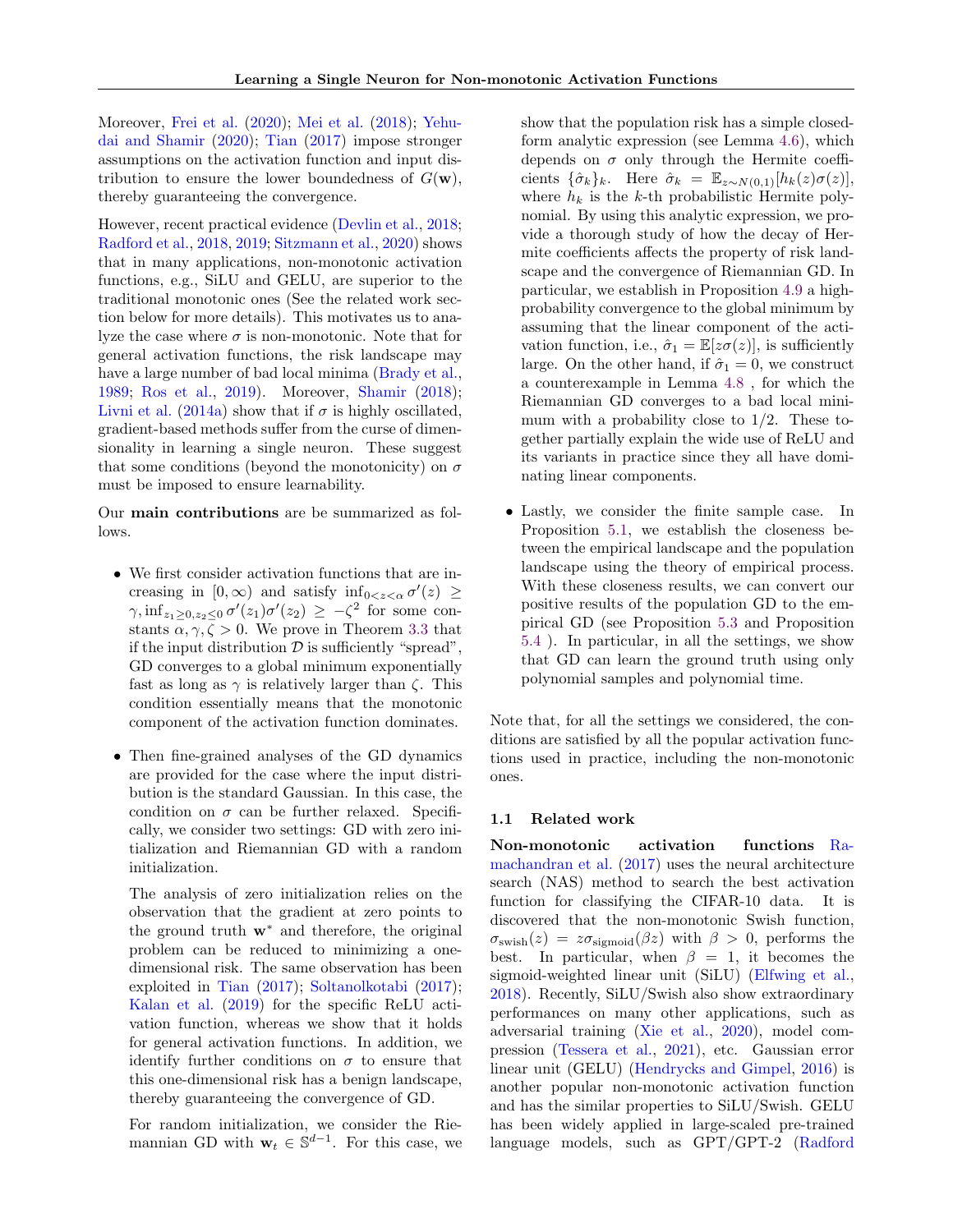[et al.,](#page-9-6) [2018,](#page-9-6) [2019\)](#page-9-7), BERT [\(Devlin et al.,](#page-8-2) [2018\)](#page-8-2), and most other Transformer-based [\(Vaswani et al.,](#page-9-15) [2017\)](#page-9-15) models [\(Liu et al.,](#page-9-16) [2019\)](#page-9-16). In addition, non-monotonic activations also see lots of applications in solving scientific computing problems. For these problems, one may need to restrict the activation function to be periodic or compactly supported, where activation functions are always non-monotonic, e.g., [Sitzmann](#page-9-8) [et al.](#page-9-8) [\(2020\)](#page-9-8); [Li et al.](#page-9-17) [\(2020\)](#page-9-17); [Liang et al.](#page-9-18) [\(2021\)](#page-9-18); [Chen](#page-8-9) [et al.](#page-8-9) [\(2020\)](#page-8-9) to name a few. Therefore, understanding the learning of neural networks with non-monotonic activation functions becomes crucially important.

Learning a single neuron under the realizable setting A single neuron is essentially the same as the traditional generalized linear models (GLMs) and single-index models (SIMs). For GLMs,  $\sigma$  is usually a nondecreasing function, such as the sigmoid function for the logistic binary classification. Except for the monotonicity, SIMs further assume that  $\sigma$  is unknown, to be learned from data. When  $\sigma$  is nondecreasing,  $\sigma^{-1}(\cdot)$  can be defined. Hence, this problem can be efficiently solved by fitting the linear function:  $\mathbf{x} \mapsto$  $\sigma^{-1}(y)$ . Indeed, the algorithms for GLMs and SIMs are based on this observation [\(Kalai and Sastry,](#page-8-10) [2009;](#page-8-10) [Kakade et al.,](#page-8-11) [2011\)](#page-8-11), which obviously does not hold if  $\sigma$  is non-monotonic.

In contrast, the GD method is applicable irrespective of the monotonicity of  $\sigma$ . However, the theoretical understanding of GD is non-trivial because of the nonconvexity of the risk landscape. When  $\sigma$  is strictly monotonic and  $\mathcal D$  is non-degenerate, there is only one critical point:  $\mathbf{w} = \mathbf{w}^*$  demonstrated previously. However, for general activation functions and general input distribution, there may exist many bad local minima and saddle points [\(Brady et al.,](#page-8-3) [1989;](#page-8-3) [Ros et al.,](#page-9-9) [2019\)](#page-9-9). Moreover, the empirical landscape can be much more complex. For instance, even when  $\sigma$  is strictly monotonic, there may exist many bad critical points when  $n/d \leq c_{\sigma}$  for some constant  $c_{\sigma} > 0$ . Using Kac-Rice replicated method [\(Ros et al.,](#page-9-9) [2019\)](#page-9-9) from theoretical physics, [Maillard et al.](#page-9-19) [\(2020\)](#page-9-19) provides an explicit characterization of the critical points in the thermodynamics limit:  $n, d \to \infty$  with  $n/d \to \alpha > 1$ . Lastly we mention that for the non-realizable case, there may exist bad local minima even if  $\sigma$  is strictly monotonic [\(Auer et al.,](#page-8-1) [1996\)](#page-8-1).

Apart from the above landscape analyses, the hardness of learning can be substantiated for the case where  $\sigma$ is periodic. Specifically, [Kearns](#page-9-20) [\(1998\)](#page-9-20); [Blum et al.](#page-8-12) [\(1994\)](#page-8-12); [Diakonikolas et al.](#page-8-13) [\(2020\)](#page-8-13); [Malach and Shalev-](#page-9-21)[Shwartz](#page-9-21) [\(2020\)](#page-9-21) shows that learning the parity function:  $\{0,1\}^d \mapsto \{-1,1\}$  :  $f_{\mathbf{v}}(x) = (-1)^{\mathbf{v}^T x}$  suffers from the curse of dimensionality. The parity func-

tion is essentially a single neuron with  $\sigma(z) = (-1)^z$ and  $\mathcal{D} = \text{Unif}(\{0, 1\}^d)$ . [Shamir](#page-9-1) [\(2018\)](#page-9-1) later extends the above understanding to general periodic activation functions and  $\mathcal{D} = \mathcal{N}(0, I_d)$ . Our results are consistent with these negative results since the constants in our bounds are exponentially large for these periodic activations. Moreover, our results imply that GD can learn a single neuron efficiently as long as the activation function does not oscillate too much.

The previous positive results are summarized as follows. [Mei et al.](#page-9-3) [\(2018\)](#page-9-3); [Oymak and Soltanolkotabi](#page-9-22) [\(2019\)](#page-9-22) show that the empirical GD can return a good approximation of  $w^*$ . However, the analysis requires  $\sigma$ to be strictly monotonic. [Yehudai and Shamir](#page-9-4) [\(2020\)](#page-9-4) later shows that as long as the input distribution is sufficiently "spread", a weak monotonicity condition on  $\sigma$  is sufficient to guarantee a constant-probability convergence for a random initialization. A similar analysis for the agnostic setting is provided in [Frei](#page-8-0) [et al.](#page-8-0) [\(2020\)](#page-8-0). For the specific ReLU activation function and standard Gaussian input distribution, [Tian](#page-9-5) [\(2017\)](#page-9-5) proves the exponential convergence of the population GD. [Soltanolkotabi](#page-9-11) [\(2017\)](#page-9-11); [Kalan et al.](#page-8-4) [\(2019\)](#page-8-4) considered a similar setting but for the empirical GD. Our work differentiates from these works by removing the requirement of monotonicity.

Another line of related research is phase retrieval [\(Sun](#page-9-23) [et al.,](#page-9-23) [2018;](#page-9-23) [Tan and Vershynin,](#page-9-24) [2019;](#page-9-24) [Chen et al.,](#page-8-14) [2019\)](#page-8-14), which fits our setting with  $\sigma(z) = z^2$  or  $\sigma(z) = z^2$  $|z|$ . In phase retrieval, the activation function is indeed non-monotonic, but the analysis is specific to those activation functions. By contrast, our analysis holds for more general non-monotonic activation functions, including the popular SiLU/Swish and GELU.

# 2 Preliminaries

Notation Let  $I_d$  denote the  $d \times d$  identity matrix. We use bold-faced letters to denote vectors. For a vector  $\mathbf{w}$ , let  $w_i$  denote the *i*-th coordinate,  $\|\mathbf{w}\|^2 = \sum_{i} w_i^2$ . For  $\mathbf{w}, \mathbf{v} \in \mathbb{R}^d$ , we use  $\theta(\mathbf{w}, \mathbf{v}) =$  $\arccos(\frac{\mathbf{w}^T \mathbf{v}}{\|\mathbf{w}\| \|\mathbf{v}\|})$  to denote the angle between **w** and **v**. Let  $\mathbb{S}^{d-1} = \{ \mathbf{w} \in \mathbb{R}^d : ||\mathbf{w}|| = 1 \}.$  We use  $X \lesssim Y$  to denote  $X \leq CY$  for some absolute constant  $C > 0$ . We will occasionally use  $\tilde{O}(\cdot)$  to hide logarithmic factors.

For simplicity, we assume that  $\|\mathbf{w}^*\| = 1$  and  $\sigma(0) = 0$ , otherwise, we can replace  $\sigma(z)$  with  $\sigma(z/\Vert \mathbf{w}^* \Vert) - \sigma(0)$ without changing the risk landscape. The gradient of population risk can be written as

<span id="page-2-0"></span>
$$
\nabla \mathcal{R}(\mathbf{w}) = \mathbb{E}_{\mathbf{x}} \left[ (\sigma(\mathbf{w}^T \mathbf{x}) - \sigma(\mathbf{w}^{*T} \mathbf{x})) \sigma'(\mathbf{w}^T \mathbf{x}) \mathbf{x} \right]. \tag{2}
$$

When  $\mathbf{w} \neq 0$ , as long as the marginal distribution  $\mathbf{w}^T \mathbf{x}$ is not singular, [\(2\)](#page-2-0) holds if  $\sigma$  is differentiable almost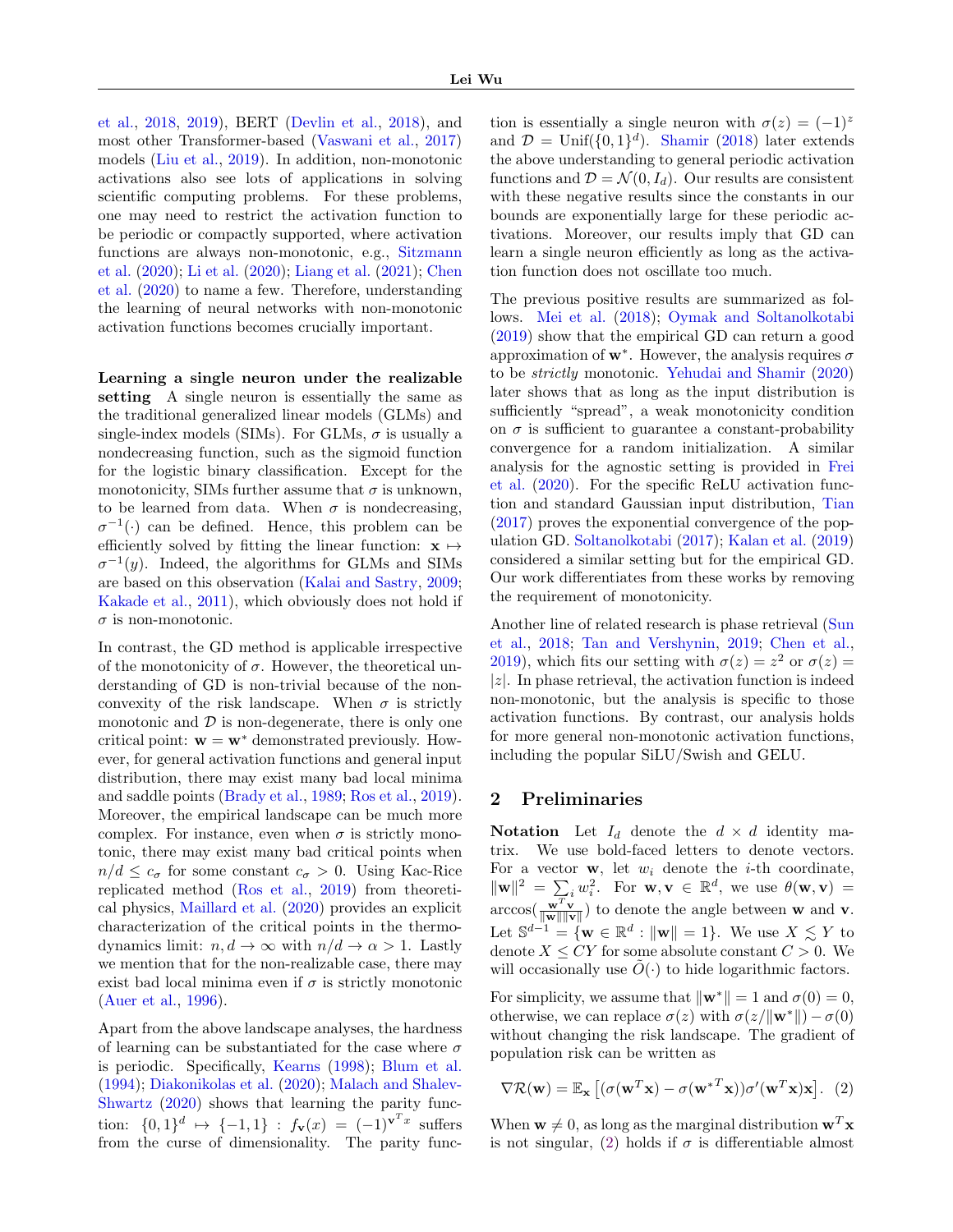everywhere, since changing the value of  $\sigma'(z)$  at a set of measure zero does not affect the expectation. When  $\mathbf{w} = 0$  and  $\sigma(\cdot)$  is not differentiable at the origin, we will explicitly specify the value of  $\sigma'(0)$ , e.g.,  $\sigma'(0) = 1$ for ReLU.

For the training method, we focus on the GD flow  $\dot{\mathbf{w}}_t = -\nabla \mathcal{R}(\mathbf{w}_t)$ , which is GD with an infinitesimal learning rate. Extending the results of GD flow to standard GD and stochastic gradient descent for learning a single neuron is straightforward; we refer to [Yehudai and Shamir](#page-9-4) [\(2020\)](#page-9-4) for some examples. Throughout this paper, we will use GD to denote GD flow for simplicity.

For non-monotonic activation functions, we are particularly interested in the self-gated family:

$$
\sigma_{\beta}(z) = z\phi(\beta z),\tag{3}
$$

where  $\phi : \mathbb{R} \to \mathbb{R}$  is nondecreasing and satisfies that  $\phi(-\infty) = 0, \phi(+\infty) = 1$ . As  $\beta \to \infty$ ,  $\sigma_\beta$  converges to ReLU. SiLU/Swish corresponds to the case that  $\sigma$  is the sigmoid function. GELU corresponds to the case where  $\phi$  is the cumulative density function of  $\mathcal{N}(0, 1)$ 

# <span id="page-3-3"></span>3 A General Result

In this section, we make the following assumption.

<span id="page-3-1"></span>Assumption 1. The following holds for some fixed  $\alpha, \beta, \gamma, \zeta, \tau > 0$ :

- Input distribution: (1)  $\mathbb{E}_{\mathbf{x} \sim \mathcal{D}}[\mathbf{x} \mathbf{x}^T] \leq \tau I_d$ . (2) For any  $\mathbf{w} \neq \mathbf{v} \in \mathbb{S}^{d-1}$ , let  $\mathcal{D}_{\mathbf{w},\mathbf{v}}$  denote the marginal distribution of **x** on span $\{w, v\}$ (as a distribution over  $\mathbb{R}^2$ ). Let  $p_{\mathbf{w},\mathbf{v}}$  denote the density function of  $\mathcal{D}_{\mathbf{w},\mathbf{v}}$ . Assume  $\inf_{\mathbf{z}\in\mathbb{R}^2:\|\mathbf{z}\|<\alpha} p_{\mathbf{w},\mathbf{v}}(\mathbf{z}) \geq \beta.$
- Activation:  $\sigma$  is increasing in  $[0,\infty)$  and  $\inf_{z_1 \geq 0, z_2 \leq 0} \sigma'(z_1) \sigma'(z_2) \geq -\zeta^2, \sup_{0 \leq z \leq \alpha} \sigma'(z) \geq$  $γ$ .

This assumption is a modification of [\(Yehudai and](#page-9-4) [Shamir,](#page-9-4) [2020,](#page-9-4) Assumption 4.1). The difference is that (1)  $\sigma$  is allowed to be non-monotonic in  $(-\infty, 0]$  and we further assume the second-order moment of  $D$  to be bounded. The assumption on activation functions covers the popular self-gated family and excludes the hard examples where the activation function is periodic. The assumption on  $\mathcal D$  is quite general and covers, for instance, log-concave distributions like Gaussian and uniform distributions with  $\alpha, \beta, \tau = O(1)$ .

<span id="page-3-2"></span>**Proposition 3.1.** Let  $\theta(\mathbf{w}, \mathbf{w}^*)$  be the angle between **w** and **w**<sup>\*</sup>. For any  $\delta \in (0, \pi)$ , let  $c_{\delta} =$  $\sin^3(\delta/4)/(8\sqrt{2})$ . Under Assumption [1,](#page-3-1) for any  $\mathbf{w} \in$   $\mathbb{R}^d$  that satisfies  $\theta(\mathbf{w}, \mathbf{w}^*) \leq \pi - \delta$ , it holds that  $\langle \nabla \mathcal{R}(\mathbf{w}), \mathbf{w} - \mathbf{w}^* \rangle \geq \lambda \|\mathbf{w} - \mathbf{w}^*\|^2$ , where

$$
\lambda = (\gamma^2 + \zeta^2)\beta\alpha^4 c_\delta - \tau\zeta^2.
$$

This proposition implies that the gradient  $\nabla \mathcal{R}(\mathbf{w})$ provides a good direction for convergence as long as  $\theta(\mathbf{w}, \mathbf{w}^*)$  is relatively small. In particular,  $\lambda > 0$  for any  $\delta > 0$  if  $\zeta = 0$ , and this corresponds to the monotonic case. In general, if  $\gamma^2 \beta \alpha^4 c_{\delta} \geq \tau \zeta^2$ , we have  $\lambda \geq \zeta^2 \beta \alpha^4 c_{\delta}$ . This condition means that the monotonic part of  $\sigma$  dominates the non-monotonic part in the sense that  $\frac{\gamma^2}{\zeta^2}$  $\frac{\gamma^2}{\zeta_1^2} \geq \frac{\tau}{c_\delta \beta \alpha^4}$ . When  $\mathcal{D} = \mathcal{N}(0, I_d)$ , it is easy to verify that this condition is satisfied by the popular SiLU/Swish and GELU activations. The proof of Proposition [3.1](#page-3-2) is presented in Appendix [A,](#page-10-0) which is modified from the proof of [\(Yehudai and](#page-9-4) [Shamir,](#page-9-4) [2020,](#page-9-4) Theorem 4.2).

#### 3.1 Convergence

In this section, let  $\delta_t = \pi - \theta(\mathbf{w}_t, \mathbf{w}^*)$ . We explicitly write  $\lambda(\delta_t) = \lambda$  to emphasize the dependence on the angle  $\theta(\mathbf{w}_t, \mathbf{w}^*)$ . Then, Proposition [3.1](#page-3-2) implies that  $d\|\mathbf{w}_t - \mathbf{w}^*\|^2/dt \leq -\lambda(\delta_t)\|\mathbf{w}_t - \mathbf{w}^*\|^2 \leq 0.$  By the definition in Proposition [3.1,](#page-3-2) we have  $\lambda(\delta_t) \leq 0$  when  $\delta_t = 0$ . Therefore, for guaranteeing the convergence, we need to ensure that  $w_t$  always stay in a region where  $\delta_t = \pi - \theta(\mathbf{w}_t, \mathbf{w}^*)$  is significantly large.

**Intuition.** The decreasing of  $\|\mathbf{w}_t - \mathbf{w}^*\|$  does not alway imply the decreasing of  $\theta(\mathbf{w}_t, \mathbf{w}^*)$ . [Yehudai and](#page-9-4) [Shamir](#page-9-4) [\(2020\)](#page-9-4) shows that  $\theta(\mathbf{w}_t, \mathbf{w}^*)$  may increase and consequently  $\lambda(\delta_t)$  decreases during the training. Let  $H_+ = \{ \mathbf{w} \in \mathbb{R}^d : \mathbf{w}^T \mathbf{w}^* \ge 0 \}.$  Obviously,  $\theta(\mathbf{w}, \mathbf{w}^*) \le$  $\pi/2$  for any  $\mathbf{w} \in H_+$ . The following lemma formalizes the preceding intuition.

<span id="page-3-4"></span>Lemma 3.2. If  $\|\mathbf{w} - \mathbf{w}^*\| < 1$ , then  $\theta(\mathbf{w}, \mathbf{w}^*) < \frac{\pi}{2}$ .

*Proof.*  $\|\mathbf{w} - \mathbf{w}^*\|^2 = 1 - 2\mathbf{w}^T\mathbf{w}^* + \|\mathbf{w}\|^2 < 1$  implies that  $\mathbf{w}^T \mathbf{w}^* \ge ||\mathbf{w}||^2 > 0$ . Hence,  $\theta(\mathbf{w}, \mathbf{w}^*) < \frac{\pi}{2}$ .

Hence, if  $\|\mathbf{w}_0 - \mathbf{w}^*\|$  < 1, the decreasing of  $\|\mathbf{w}_t \mathbf{w}^*$  can ensure that  $\|\mathbf{w}_t - \mathbf{w}^*\| < 1$  for all  $t \geq 0$ . Consequently,  $\delta_t = \pi - \theta(\mathbf{w}_t, \mathbf{w}^*) > \frac{\pi}{2}$  and  $\lambda(\delta_t) >$  $\lambda(\frac{\pi}{2})$  for any  $t \geq 0$ .

<span id="page-3-0"></span>Theorem 3.3. Suppose that Assumption [1](#page-3-1) holds and  $\lambda(\frac{\pi}{2}) > 0$ . consider the random initialization w<sub>0</sub> ∼  $\mathcal{N}(0, \eta^2 I_d)$  with  $\eta \leq \frac{1}{\sqrt{2}}$  $\frac{1}{2d}$ . Then, with probability at least  $\frac{1}{2} - \frac{1}{4}\eta d - 1.2^{-d}$  we have  $\|\mathbf{w}_0 - \mathbf{w}^*\| \le 1 - 2\eta^2 d$ and

$$
\|\mathbf{w}_t - \mathbf{w}^*\|^2 \le e^{-\lambda(\frac{\pi}{2})t}.
$$

This theorem provides a constant probability convergence. Note that  $\lambda(\frac{\pi}{2}) = (\gamma^2 + \zeta^2)\beta\alpha^4 c_{\frac{\pi}{2}} - \tau\zeta^2 > 0$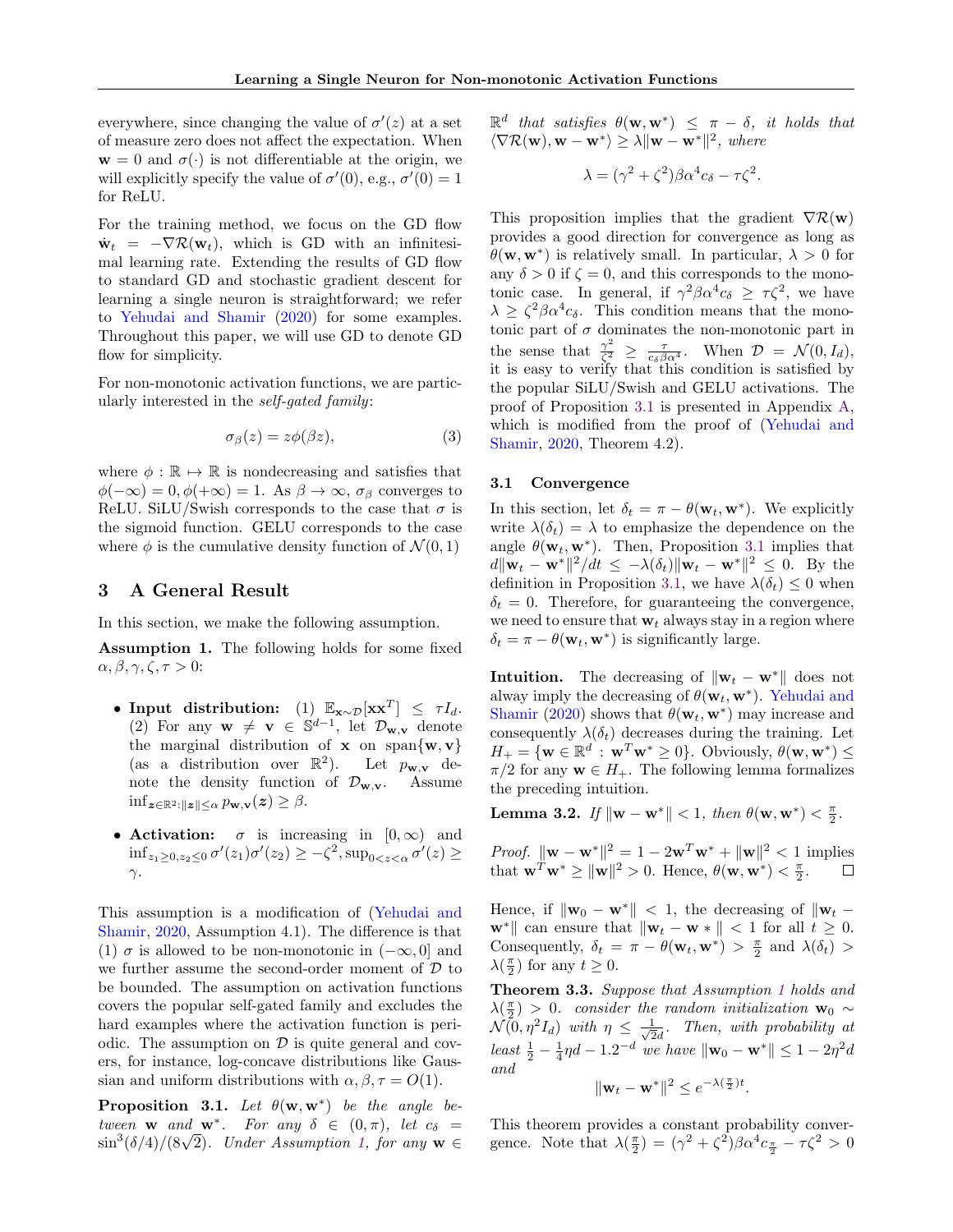means that  $\sigma$  has a dominated monotonic part. The specific choice of the variance of the random initialization can guarantee that  $\|\mathbf{w}_0 - \mathbf{w}^*\|$  < 1 holds with a constant probability (close to  $1/2$ ). The proof is presented in Appendix [A.](#page-10-0)

# <span id="page-4-4"></span>4 Fine-Grained Analysis for Gaussian Inputs

In this section, we provide a fine-grained analysis of the risk landscape and the convergence of GD for the case of  $\mathcal{D} = \mathcal{N}(0, I_d)$ . The main message is that the conditions on  $\sigma(\cdot)$  can be further relaxed. Similar results can be straightforward extended to other spherically symmetric distribution, e.g., Unif $(\mathbb{S}^{d-1})$ .

#### 4.1 Zero Initialization

We first study GD with zero initialization. The analysis mainly relies on the following observation.

<span id="page-4-0"></span>**Lemma 4.1.**  $\nabla \mathcal{R}(\beta \mathbf{w}^*) = -r'_{\sigma}(\beta) \mathbf{w}^*$ , where  $r'_{\sigma}$  is the derivative of  $r_{\sigma} : \mathbb{R} \to \mathbb{R}$  given by

$$
r_{\sigma}(\beta) = \frac{1}{2} \mathbb{E}_{z \sim \mathcal{N}(0,1)} [(\sigma(\beta z) - \sigma(z))^2].
$$

*Proof.* Let  $V = (\mathbf{v}_1, \mathbf{v}_2, \dots, \mathbf{v}_d)^T \in \mathbb{R}^{d \times d}$  be an orthonormal matrix with  $\mathbf{v}_1 = \mathbf{w}^*$ . Let  $\tilde{\mathbf{x}} = V\mathbf{x}$ .  $\tilde{\mathbf{x}} \sim \mathcal{N}(0, I_d)$  and  $\mathbf{x} = V^T \tilde{\mathbf{x}} = \sum_{j=1}^d \tilde{x}_j \mathbf{v}_j$ . Then,

$$
\nabla \mathcal{R}(\beta \mathbf{w}^*) = \mathbb{E}_{\mathbf{x}}[(\sigma(\beta \mathbf{w}^{*T} \mathbf{x}) - \sigma(\mathbf{w}^{*T} \mathbf{x}))\sigma'(\beta \mathbf{w}^{*T} \mathbf{x})\mathbf{x}]
$$
  
\n
$$
= \mathbb{E}_{\tilde{\mathbf{x}}}[(\sigma(\beta \tilde{x}_1) - \sigma(\tilde{x}_1))\sigma'(\beta \tilde{x}_1) \sum_{j=1}^d \mathbf{v}_j \tilde{x}_j]
$$
  
\n
$$
= \mathbb{E}_{\tilde{x}_1}[(\sigma(\beta \tilde{x}_1) - \sigma(\tilde{x}_1))\sigma'(\beta \tilde{x}_1) \tilde{x}_1] \mathbf{v}_1
$$
  
\n
$$
:= -r'_{\sigma}(\beta) \mathbf{w}^*,
$$

where the third equality is due to  $\mathbb{E}[h(\tilde{x}_1)\tilde{x}_j] = 0$  for any  $j \neq 1$ .

This lemma implies that  $\nabla \mathcal{R}(\mathbf{w})$  at the line  $\{\mathbf{w} =$  $\beta \mathbf{w}^*$ :  $\beta \in \mathbb{R}$ } exactly points to  $\mathbf{w}^*$  (maybe up to a sign). Therefore, GD starting zero will always stay on this line. Note that [\(Tian,](#page-9-5) [2017;](#page-9-5) [Soltanolkotabi,](#page-9-11) [2017;](#page-9-11) [Kalan et al.,](#page-8-4) [2019\)](#page-8-4) have made the same observation but only for the specific ReLU activation.

**Proposition 4.2.** Denote by  $w_t$  the GD solution that starts from  $\mathbf{w}_0 = 0$ . Then,  $\mathbf{w}_t = \beta_t \mathbf{w}^*$  and  $\beta_t$  is the GD solution that minimizes  $r_{\sigma}(\cdot)$ , i.e.,  $\dot{\beta}_t = -r'_{\sigma}(\beta_t)$ with  $\beta_0 = 0$ .

The proof is a straightforward application of Lemma [4.1.](#page-4-0) It is implied that the GD starting from 0 is equivalent to an one-dimensional GD that minimizes  $r_{\sigma}(\cdot)$ . In particular,  $\beta = 1$  corresponds to the true solution.

As a result, to ensure the convergence of GD, we only need  $r_{\sigma}(\cdot)$  to have a nice landscape in  $[0, 1 + \delta]$  for some  $\delta > 0$ . Shown in Figure [1](#page-4-1) are the landscapes of  $r_{\sigma}(\cdot)$  for various commonly-used activation functions. On can see that for all the cases,  $r_{\sigma}(\cdot)$  is monotonically decreasing in  $[0, 1]$ , which implies that GD can converge to the global minimum  $\beta = 1$ . Taking ReLU as a concrete example, we have

$$
r_{\sigma}(\beta) = \frac{1}{2} \mathbb{E}_{z \sim \mathcal{N}(0,1)}[|\sigma(\beta z) - \sigma(z)|^2]
$$
  
= 
$$
\frac{(\beta - 1)^2}{2} \mathbb{E}_{z \sim \mathcal{N}(0,1)}[\sigma(z)^2] = \frac{(\beta - 1)^2}{4}.
$$

This implies that  $\beta_t$  converges exponentially fast. The following theorem generalizes it to general activation functions.

<span id="page-4-1"></span>

**Figure 1:** The landscape of  $r_{\sigma}(\cdot)$  for various activation functions.

<span id="page-4-2"></span>**Theorem 4.3.** Suppose that  $\sigma(\cdot)$  satisfies  $r'_{\sigma}(\beta) \leq$  $-C(1-\beta)$  for any  $\beta \in [0,1]$  and some constant  $C > 0$ . We have  $\|\mathbf{w}_t - \mathbf{w}^*\| \leq e^{-Ct}$ .

*Proof.* It is obvious that  $\|\mathbf{w}_t - \mathbf{w}^*\| = 1 - \beta_t$ .  $\beta_t =$  $-r'(\beta_t) \geq C(1-\beta_t)$ , which leads to  $1-\beta_t \leq e^{-Ct}$ . Hence, we complete the proof.  $\Box$ 

The assumption of the activation function in Theorem [4.3](#page-4-2) is quite general but abstract. In the following, we substantiate it with some explicit assumptions.

#### 4.1.1 Monotonic activations

<span id="page-4-3"></span>**Lemma 4.4.** If  $\sigma$  is monotonic,  $r_{\sigma}(\cdot)$  is also monotonic in  $[0, 1]$ . Furthermore, if there exists an interval  $I = [z_0, z_1]$  such that  $0 \in I$  and  $\sigma'(z) \ge C_1 > 0$ for  $z \in I$ . Then, there exists  $C_2 > 0$  such that  $r'_{\sigma}(\beta) \leq -C_2(1-\beta)$  for any  $\beta \in [0,1]$ .

*Proof.* If  $\sigma$  is monotonically increasing, then  $\sigma'(z) \geq 0$ a.e., thereby  $(\sigma(z) - \sigma(\beta z))\sigma'(\beta)z \geq 0$  for  $\beta \in [0,1]$ . Hence,  $r'_{\sigma}(\beta) = -\mathbb{E}[(\sigma(z) - \sigma(\beta z))\sigma'(\beta z)z] \leq 0$ , for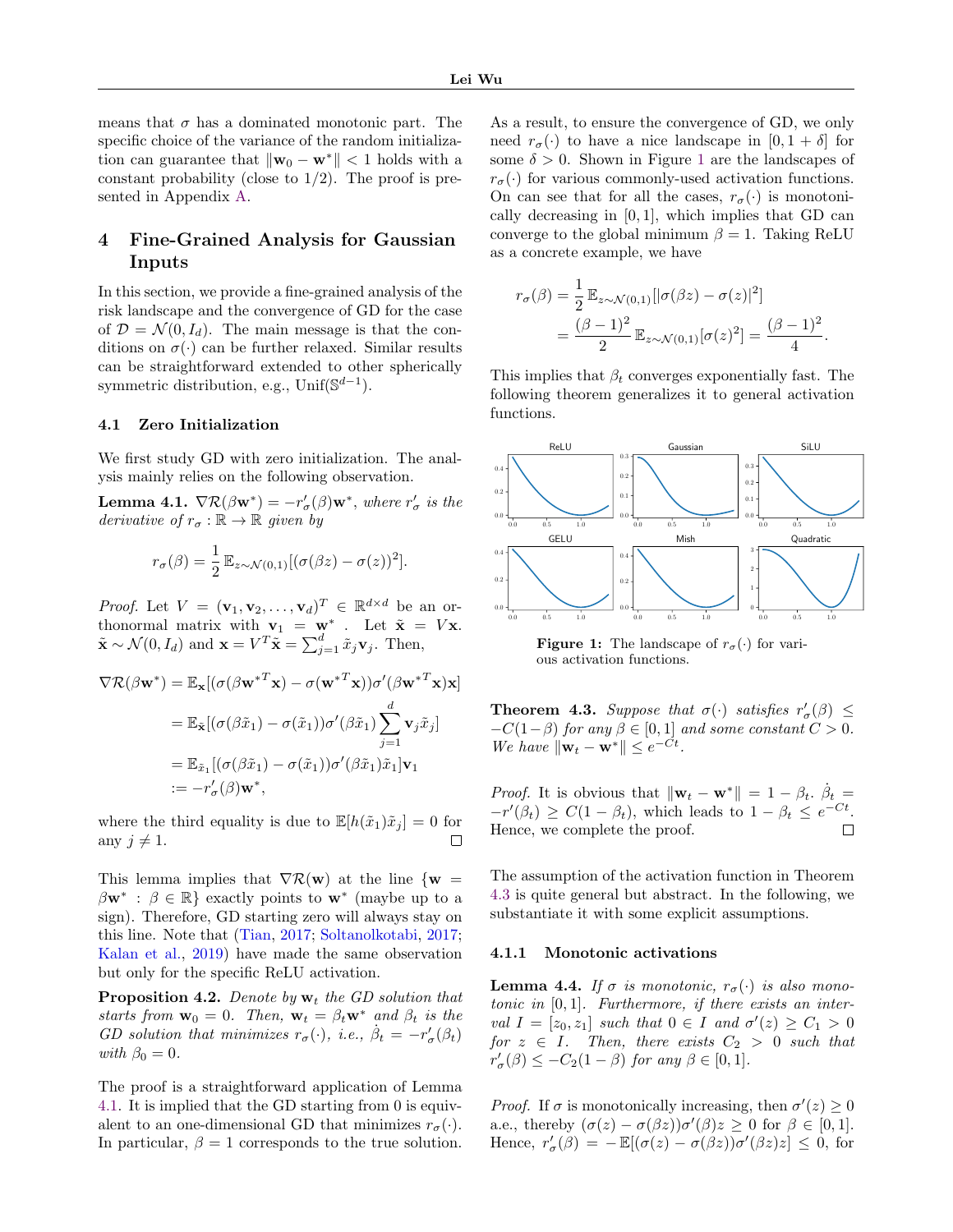any  $\beta \in [0, 1]$ , i.e.,  $r_{\sigma}(\cdot)$  is monotonically decreasing in [0, 1]. If  $\sigma'(z) \geq C_1$  for  $z \in [z_0, z_1]$ ,

$$
r'_{\sigma}(\beta) \ge \frac{1}{\sqrt{2\pi}} \int_{z_0}^{z_1} (\sigma(z) - \sigma(\beta z)) \sigma'(\beta z) z e^{-z^2/2} dz
$$
  
 
$$
\ge \frac{1}{\sqrt{2\pi}} \int_{z_0}^{z_1} C_1(z - \beta z) z e^{-z^2/2} dz = C_2(1 - \beta),
$$

 $\frac{C_1}{2\pi} \int_{z_0}^{z_1} z^2 e^{-z^2/2} dz.$ where  $C_2 = \frac{C_1}{\sqrt{2}}$  $\Box$ 

The condition that  $\sigma'(\cdot)$  is bounded away from zero in a neighbor of the origin is satisfied by all the monotonic activations used in practice. We remark that this condition is also necessary, otherwise  $r_{\sigma}(\cdot)$  could be flat in some place of  $[0, 1]$ . Consider the activation function  $\sigma(z) = \max(1, \max(z - 1, 0)),$  for which  $\sigma'(z) = 0$  for  $z \in (-\infty, 1)$ . Figure [2](#page-5-1) shows the landscapes of  $\sigma(\cdot)$ and  $r_{\sigma}(\cdot)$ . One can see that  $r_{\sigma}'(\beta) = 0$  when  $\beta$  is close to 0, which causes that GD starting from  $\beta = 0$  gets trapped, thereby failing to converge.

<span id="page-5-1"></span>

**Figure 2:**  $\sigma(z) = \max(1, \max(z - 1, 0))$ (left) and  $r_{\sigma}(\cdot)$  (right).

#### 4.1.2 Non-monotonic activations

We now consider non-monotonic activation functions.

<span id="page-5-2"></span>**Assumption 2.** There exists  $z_0 > 0$  such that  $\sigma(\cdot)$  is monotonically decreasing in  $[-\infty, -z_0]$  and monotonically increasing in  $[z_0, \infty]$ . Moreover, we assume that there exist a  $C > 0$  such that  $\sigma'(z) \ge C$  for  $z \in [0, z_0]$ , and  $q(z) = \sigma(z) - \sigma(-z)$ ,  $p(z) = \sigma(z) + \sigma(-z)$  are both monotonically increasing for  $z \geq 0$ .

The monotonicity of  $q(\cdot)$  and  $p(\cdot)$  ensure that the increasing part dominates the decreasing part. The above assumption is satisfied by the self-gated family  $\sigma(z) = z\phi(z)$  with  $\phi(z) + \phi(-z) = 1$ . In particular, SiLU/Swish and GELU belongs to this family. This can be seen as follows. For any  $z \geq 0$ ,  $q'(z) = \phi(z) - \phi(-z) + z(\phi'(z) + \phi'(-z)) \geq 0$ , and  $p(z) = z(\phi(z) + \phi(-z)) = z.$ 

<span id="page-5-4"></span>Lemma 4.5. Under Assumption [2,](#page-5-2) there exists a constant  $C > 0$  such that  $r'_{\sigma}(\beta) \leq -C(1-\beta)$  for any  $\beta \in [0,1].$ 

The proof is deferred to Appendix [A.2,](#page-10-1) which is similar to the proof of Lemma [4.4](#page-4-3) but more dedicated.

Relationship with existing negative results As a complement to these positive results, here we provide an analysis of the negative example used in [Shamir](#page-9-1) [\(2018\)](#page-9-1), where  $\sigma(z) = \sin(dz)$ . Figure [3](#page-5-3) shows the landscape of  $r_{\sigma}(\cdot)$  for various d's. When  $d = 1$ , the landscape is nice. However, when  $d = 2$ , a bad local minimum appears in  $[0, 1]$ . The situation becomes severer as increasing d. Hence, GD with zero initialization fails to converge when  $d$  is relatively large.

<span id="page-5-3"></span>

 $\sigma(z) = \sin(dz)$ .

#### 4.2 Random Initialization

In this section, we assume  $\mathbf{w} \in \mathbb{S}^{d-1}, \sigma \in L^2(\mu_0)$  where  $\mu_0 = \mathcal{N}(0, 1)$  and consider the random initialization  $\mathbf{w}_0 \sim \text{Unif}(\mathbb{S}^{d-1})$ . Let  $\{h_i\}_{i=1}^{\infty}$  denote the probabilistic Hermite polynomials, which form a set of orthonormal basis of  $L^2(\mu_0)$ . In particular,

$$
h_0(z) = 1, h_1(z) = z, h_2(z) = \frac{z^2 - 1}{\sqrt{2}}, h_3(z) = \frac{z^3 - 3z}{\sqrt{6}}.
$$

We expand  $\sigma$  as  $\sigma(z) = \sum_{i=0}^{\infty} \hat{\sigma}_i h_i(z)$ , where  $\hat{\sigma}_i$  $\mathbb{E}_{z \sim \mathcal{N}(0,1)}[\sigma(z)h_i(z)]$  is the *Hermite coefficient* of  $\sigma$ . We will study how the decay of  $\hat{\sigma}_i$  affects the property of the risk landscape and converge of GD.

<span id="page-5-0"></span>**Lemma 4.6.** Assume that  $\mathbf{w} \in \mathbb{S}^{d-1}$  and let  $f(z) = \mathbf{w} \cdot \mathbf{w} \cdot \mathbf{w}$  $\sum_{i=0}^{\infty} \hat{\sigma}_i^2 z^i$ . The population risk can be written as

$$
\mathcal{R}(\mathbf{w}) = f(1) - f(\mathbf{w}^T \mathbf{w}^*).
$$
 (4)

*Proof.* Notice that  $\mathcal{R}(\mathbf{w}) = \frac{1}{2} \mathbb{E}[\sigma(\mathbf{w}^T \mathbf{x})^2]$  –  $\mathbb{E}[\sigma(\mathbf{w}^T\mathbf{x})\sigma(\mathbf{w}^{*T}\mathbf{x})] + \frac{1}{2}\mathbb{E}[\sigma(\mathbf{w}^{*T}\mathbf{x})^2]$  and for any  $\mathbf{w}_1, \mathbf{w}_2 \in \mathbb{S}^d$ ,

$$
\mathbb{E}_{\mathbf{x}}\left[\sigma(\mathbf{w}_{1}^{T}\mathbf{x})\sigma(\mathbf{w}_{2}^{T}\mathbf{x})\right]
$$
\n
$$
= \mathbb{E}\left[\sum_{i=0}^{\infty} \hat{\sigma}_{i} h_{i}(\mathbf{w}_{1}^{T}\mathbf{x}) \sum_{j=0}^{\infty} \hat{\sigma}_{j} h_{j}(\mathbf{w}_{2}^{T}\mathbf{x})\right]
$$
\n
$$
= \sum_{i,j=0}^{\infty} \hat{\sigma}_{i} \hat{\sigma}_{j} \mathbb{E}\left[h_{i}(\mathbf{w}_{1}^{T}\mathbf{x})h_{j}(\mathbf{w}_{2}^{T}\mathbf{x})\right]
$$
\n
$$
= \sum_{i=0}^{\infty} \hat{\sigma}_{i}^{2}(\mathbf{w}_{1}^{T}\mathbf{w}_{2})^{i},
$$
\n(5)

where the last equality follows from [\(O'Donnell,](#page-9-25) [2014,](#page-9-25) Proposition 11.31). $\Box$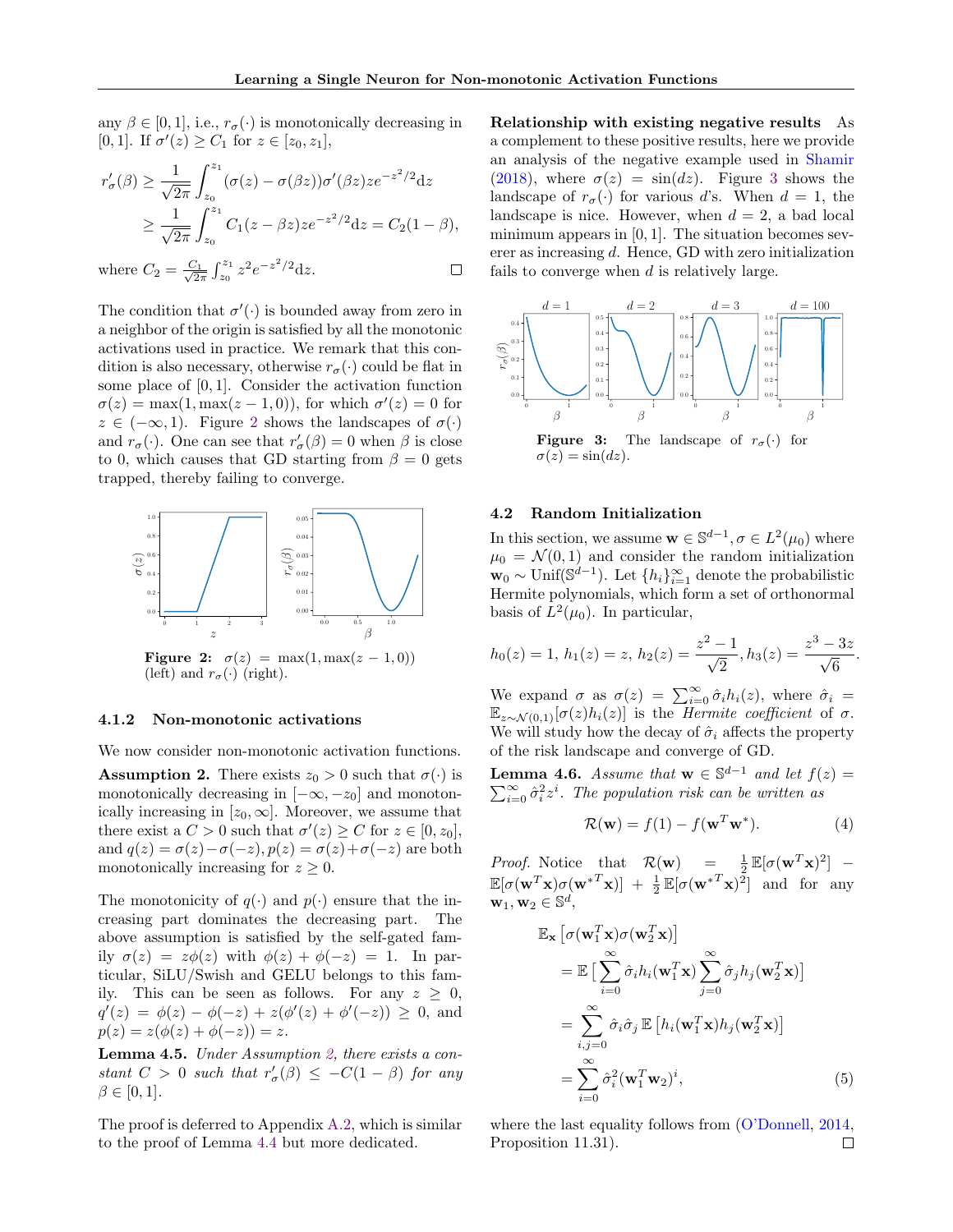Denote by grad the Riemannian gradient on  $\mathbb{S}^{d-1}$ . Then, grad  $\mathcal{R}(\mathbf{w}) = -(1 - \mathbf{w}\mathbf{w}^T) f'(\mathbf{w}^T \mathbf{w}^*) \mathbf{w}^*$  and the GD flow on the sphere is given by

<span id="page-6-5"></span>
$$
\dot{\mathbf{w}}_t = (1 - \mathbf{w}_t \mathbf{w}_t^T) f'(\mathbf{w}_t^T \mathbf{w}^*) \mathbf{w}^*.
$$
 (6)

Let  $a_t = \langle \mathbf{w}_t, \mathbf{w}^* \rangle$ . Then, we have

$$
\dot{a}_t = f'(a_t)(1 - a_t^2),\tag{7}
$$

which is an one-dimensional ODE, completely determined by  $f'(a) = \sum_{i=1}^{\infty} \hat{\sigma}_i^2 i a^{i-1}$ . By [\(7\)](#page-6-1), the set of critical points of  $\mathcal{R}(\cdot)$  is given by

$$
C := \{ \mathbf{w} \in \mathbb{S}^{d-1} : f'(\mathbf{w}^T \mathbf{w}^*) = 0 \text{ or } |\mathbf{w}^T \mathbf{w}^*|^2 = 1 \}. \tag{8}
$$

Remark. Here we only consider the Riemannian GD flow; otherwise, the  $\mathbf{w}_t$  will leave away from  $\mathbb{S}^{d-1}$ , for which the risk landscape has a simple analytic expression. If we do not impose this constraint, the population landscape still has an analytic expression:

$$
\mathcal{R}(\mathbf{w}) = \frac{1}{2}H(1,1,1) + \frac{1}{2}H(1, \|\mathbf{w}\|, \|\mathbf{w}\|) - H(\hat{\mathbf{w}}^T \mathbf{w}^*, \|\mathbf{w}\|, 1),
$$

where  $H : \mathbb{R}^3 \longrightarrow \mathbb{R}$  is given by  $H(z, s_1, s_2) =$  $H(z, s_2, s_1) = \sum_{k=0}^{\infty} \hat{\sigma}_k(s_1) \hat{\sigma}_k(s_2) z^k$  and  $\hat{\sigma}_k(s) =$  $\mathbb{E}_{z \sim \mathcal{N}(0,1)}[\sigma(sz)h_k(z)]$ . In such a case, the analysis is much more involved since we need to characterize how the Hermite coefficients are affected by the dilation of σ. We leave this to future work.

#### 4.2.1 Convergence with Constant Probability

When  $\sigma(\cdot)$  is nonzero, there must exist  $i \in \mathbb{N}_+$  such that  $\hat{\sigma}_i^2 > 0$ . Hence,  $f'(a) \geq \hat{\sigma}_i^2 i a^{i-1} > 0$  for  $a > 0$ . Consequently, the global minima  $\mathbf{w} = \mathbf{w}^*$  is unique critical point in the positive halfspace:  $\{ \mathbf{w} \in \mathbb{S}^{d-1} :$  $\mathbf{w}^T \mathbf{w}^* > 0$ . Moreover, it is obvious that the whole positive halfspace is the basin of attraction. Using this observation, we have the following convergence result.

<span id="page-6-2"></span>**Proposition 4.7.** Assume that  $\sigma(\cdot)$  is nonzero. Let  $k = \min\{i : \sigma_i \neq 0\}$ . Then, there exists a constant  $C > 0$  such that for any  $\delta \in (0, \frac{1}{2})$ , with probability  $\frac{1}{2} - \frac{C\delta}{\delta}$ , we have  $1 - \mathbf{w}_k^T \mathbf{w}^* \le e^{-c_k t}$  with  $c_k = k \hat{\sigma}_k^2 (\frac{\delta}{2})^{k-1}$ .  $\frac{\delta}{d}$ , we have  $1 - \mathbf{w}_t^T \mathbf{w}^* \le e^{-c_k t}$  with  $c_k = k \hat{\sigma}_k^2 (\frac{\delta}{d})^{k-1}$ .

*Proof.* Since  $\mathbf{w}_0 \sim \text{Unif}(\mathbb{S}^{d-1})$ ,  $a_0 = \mathbf{w}_0^T \mathbf{w}^*$  follows the distribution:  $g(z) = \frac{1}{\sqrt{\pi}}$  $\Gamma(\frac{d}{2})$  $\frac{\Gamma(\frac{d}{2})}{\Gamma(\frac{d-1}{2})}(1-z^2)^{\frac{d-3}{2}}$ . It is easy to verify that there exists a constant  $C_1 > 0$  such that  $(1-t)^q \leq 1 - C_1qt$  for  $t \in [0, \frac{1}{d}]$ . Then, for  $\delta \leq 1$ ,

$$
\mathbb{P}\{a_0 \ge \frac{\delta}{d}\} = \frac{1}{2} - \int_0^{\frac{\delta}{d}} g(z)dz
$$
  
 
$$
\ge \frac{1}{2} - \frac{\Gamma(\frac{d}{2})}{\sqrt{\pi}\Gamma(\frac{d-1}{2})} \int_0^{\frac{\delta}{d}} (1 - c_1 \frac{d-3}{2} z^2) dz
$$

<span id="page-6-4"></span>
$$
\geq \frac{1}{2} - C_2 \frac{\delta}{\sqrt{d}}.\tag{9}
$$

Therefore, with probability  $\frac{1}{2} - \frac{C_2 \delta}{\sqrt{d}}, f'(a_0) \geq$  $k\hat{\sigma}_k^2 a_0^{k-1} > 0$ . With this initialization,  $a_t$  keep increasing for  $t \geq 0$ . Then, we have  $a_t = f'(a_t)(1 - a_t^2) \geq$  $f'(a_0)(1-a_t)$ . This yields that  $1-a_t \leq e^{-f'(a_0)t}$ . We thus complete the proof since  $f'(a_0) \geq k \hat{\sigma}_k^2 a_0^{k-1}$ .  $\Box$ 

<span id="page-6-1"></span>Proposition [4.7](#page-6-2) provides a constant-probability (close to 1/2) guarantee for the GD convergence, and it only require  $\sigma$  to be nonzero. Moreover, the more the Hermite coefficients concentrate at small  $k$ 's, the faster is the convergence. In particular, if  $\hat{\sigma}_1 \neq 0$ , we have  $c_k = \hat{\sigma}_1^2$  and as such, the convergence rate is independent of d.

<span id="page-6-3"></span>

**Figure 4:** The landscape  $F(a) = 1 - f(a)$ for  $\sigma = h_2 + h_3$ . Here  $a = -2/3$  is a bad local minima.

Optimality. The following lemma shows that the success probability cannot be further improved without imposing stronger conditions on  $\sigma(\cdot)$ .

<span id="page-6-0"></span>**Lemma 4.8.** Assume  $\sigma = h_2 + h_3$ , where  $h_2$  and  $h_3$ are the 2-th and 3-th Hermite polynomial, respectively. Then,  $\mathcal{R}(\cdot)$  has bad local minima:  $\mathcal{Q} = \{ \mathbf{w} \in \mathbb{S}^{d-1} :$  $\mathbf{w}^T \mathbf{w}^* = -2/3$  and moreover, w.p.  $\frac{1}{2} - O(\frac{1}{\sqrt{2}})$  $\bar{d}$ ) over the random initialization, GD converges to  $\mathcal{Q}$ 

*Proof.* By the assumption,  $f(a) = a^2 + a^3$ ,  $f'(a) =$  $2a + 3a^2$ . Then,  $\mathcal{R}(\mathbf{w}) = F(\mathbf{w}^T \mathbf{w}^*)$  with  $F(a) =$  $2 - a^2 - a^3$ . F has a bad local minimum at  $a = -2/3$ , where  $F(-2/3) = 50/27 > F(1) = 0$  (See Figure [4](#page-6-3) for an illustration). Hence,  $\{ \mathbf{w} \in \mathbb{S}^{d-1} : \mathbf{w}^T \mathbf{w}^* = -2/3 \}$ is a set of bad local minima of  $\mathcal{R}(\cdot)$ . Substituting  $f'(a) = 2a + 3a^2$  into [\(7\)](#page-6-1) gives us

$$
\dot{a}_t = a_t (2 + 3a_t)(1 - a_t^2).
$$

Following the estimate [\(9\)](#page-6-4) and symmetry, we have w.p.  $1/2 - C/(4\sqrt{d})$  that  $-1/4 \le a_0 < 0$ . This will cause that  $a_t$  decreases to  $a = -2/3$ . Therefore, when  $d \gg 1$ , with a probability close to 1/2, GD fails to converge to global minima. converge to global minima.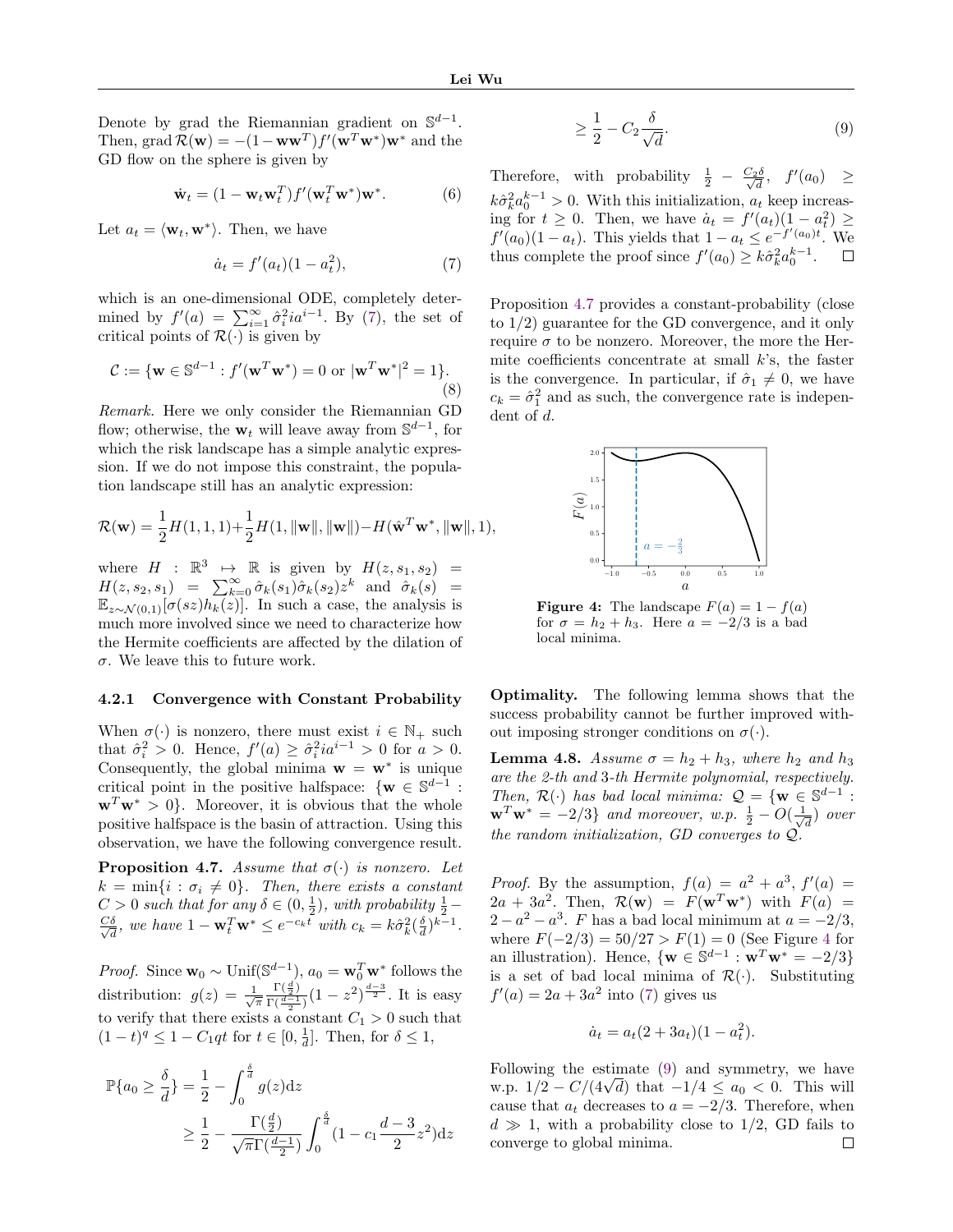#### 4.2.2 A High-Probability Convergence

In this section, we show that the probability of GD convergence can be boosted (to 1) by making stronger assumptions on the activation function.

Let us first take a closer look at the risk landscape. Define

$$
q_{\sigma}(\delta) = \hat{\sigma}_1^2 - \sum_{i=1}^{\infty} (2i)\hat{\sigma}_{2i}^2 \delta^{2i-1}.
$$
 (10)

According to [\(7\)](#page-6-1), when  $f'(a) > 0$  for any  $a \in [-1, 0]$ , there are only two critical points  $\mathbf{w} = \mathbf{w}^*$  (minimum) and  $\mathbf{w} = -\mathbf{w}^*$  (maximum). One condition to ensure  $f'(a) > 0, \,\forall a \in [-1,0] \text{ is } q_{\sigma}(1) > 0 \text{ since}$ 

$$
f'(a) \ge \hat{\sigma}_1^2 - \sum_{i=1}^{\infty} (2i)\hat{\sigma}_{2i}^2 = q_{\sigma}(1) > 0.
$$
 (11)

Since  $\hat{\sigma}_1 = \mathbb{E}_{z \sim \mathcal{N}(0,1)}[z\sigma(z)],$  this condition implies that the linear component of  $\sigma$  dominates the high-order components. We numerically verify that,  $q_{\sigma}(1) > 0$  for all the ReLU variants, including the non-monotonic SiLU/Swish and GELU.

The above landscape analysis implies that when  $q_{\sigma}(1) > 0$ , the success probability of convergence for random initialization is exactly 1. The proposition given below further shows that as long as  $q_{\sigma}(\delta) > 0$ for some small constant  $\delta > 0$  is sufficient to establish a high-probability convergence when  $d \gg 1$ . Note that under this condition, there may exist bad local minima and saddle points. The high-probability convergence is made possible by two facts: (1) The near-origin region lies in the basin of attraction of the global minimum; (2) The random initialization can avoid the pathologic region with a high probability.

<span id="page-7-0"></span>**Proposition 4.9.** Suppose that  $q_{\sigma}(\delta) > 0$  for some constant  $\delta \in (0, 1/2]$ . Then, with probability at least  $1 - 0.5e^{-d\delta^2}, 1 - \mathbf{w}_t^T \mathbf{w}^* \le e^{-q_\sigma(\delta)t/2}.$ 

*Proof.* Notice that for  $a \in [-\delta, 1]$ ,

<span id="page-7-2"></span>
$$
f'(a) = \hat{\sigma}_1^2 + 2\hat{\sigma}_2^2 a + 3\hat{\sigma}_3^2 a^2 + \dots \ge q_\sigma(\delta) > 0. \quad (12)
$$

Since  $\mathbf{w}_0 \sim \text{Unif}(\mathbb{S}^{d-1}),$  with probability  $1 - 0.5e^{-d\delta^2},$  $a_0 = \mathbf{w}_0^T \mathbf{w}^* \geq -\delta$ . Thus,  $f'(a_0) \geq q_\sigma(\delta) > 0$ . Therefore,  $a_t$  is increasing for  $t \in [0, \infty)$ , and by using [\(12\)](#page-7-2),

$$
\dot{a}_t \ge q_\sigma(\delta)(1 - a_t^2) = q_\sigma(\delta)(1 - a_t)(1 + a_t) \ge \frac{q_\sigma(\delta)}{2}(1 - a_t)
$$

This leads to that 
$$
1 - a_t \leq e^{-q_\sigma(\delta)t/2}
$$
.

Remark. Combined with Lemma [4.8,](#page-6-0) it is revealed that the dominance of linear component for the activation function is crucial for achieving high-probability convergence. This provides an explanation of the wide use of ReLU and its variants.

Relationship with existing negative results Consider the setting used in [Shamir](#page-9-1) [\(2018\)](#page-9-1), where  $\mathcal{D} = \mathcal{N}(0, I_d)$  and  $\sigma(z) = \sin(dz)$ . A detailed calculation (provided in Appendix [B.2\)](#page-11-0) tells us

$$
\hat{\sigma}_1 = \mathbb{E}_{z \sim \mathcal{N}(0,1)}[z \sin(dz)] = de^{-d^2/2}.
$$
 (13)

Hence,  $\hat{\sigma}_1$  and  $q_{\sigma}(\delta)$  are exponentially small. Consequently, the convergence of GD is exponentially slow. Note that it is not surprising that  $\hat{\sigma}_1$  and  $q_{\sigma}(\delta)$  are exponentially small since the activation function is highly oscillated in this case.

# 5 Learning with Finite Samples

We now proceed to the finite sample case. Specifically, we focus on the case that the input distribution is standard Gaussian. The extension to the setting used in Section [3](#page-3-3) is straightforward. We make the following assumption for technical simplicity, which is satisfied by SiLU/Swish and GELU.

<span id="page-7-4"></span>**Assumption 3.** Assume that  $\sigma', \sigma''$  exist and  $\max(|\sigma'(z)|, |\sigma''(z)|) \lesssim 1$  for any  $z \in \mathbb{R}$ .

Let  $E_Q = \{ \mathbf{w} \in \mathbb{R}^d : ||\mathbf{w} - \mathbf{w}^*|| \leq Q \}$ . The following proposition bounds the difference between the empirical and population landscape for  $\mathbf{w} \in E_Q$ .

<span id="page-7-1"></span>**Proposition 5.1.** Assume that  $n \geq 10$ . For any  $\delta \in$  $(0, 1)$ , w.p.  $1 - \delta$  over the sampling of training set,

$$
\sup_{\mathbf{w}\in E_Q} |\hat{\mathcal{R}}_n(\mathbf{w}) - \mathcal{R}(\mathbf{w})| \lesssim \frac{\log(n/\delta))d}{\sqrt{n}} (Q+1)^2
$$
  

$$
\sup_{\mathbf{w}\in E_Q} \|\nabla \hat{\mathcal{R}}_n(\mathbf{w}) - \nabla \mathcal{R}(\mathbf{w})\| \lesssim \frac{\log^{3/2}(n/\delta)\sqrt{d}}{\sqrt{n}} (Q+1)^2.
$$

This proposition is proved by using the techniques of empirical processes. However, the empirical processes in our case are not sub-gaussian due to the squared loss and the unboundedness of the input distribution. To handle this issue, we adopt a truncation method to capture the tail behavior. We refer to Appendix [E](#page-13-0) for more details.

The following lemma shows that the population risk and its gradient are Lipschitz continuous and the Lipschitz constants are independent of d. The proof is deferred to Appendix [D.](#page-12-0)

<span id="page-7-3"></span>Lemma 5.2. For any  $\mathbf{w}_1, \mathbf{w}_2 \in E_Q$ , we have  $\vert \mathcal{R}(\mathbf{w}_1) \mathcal{R}(\mathbf{w}_2) \leq Q \|\mathbf{w}_1 - \mathbf{w}_2\|$  and  $\|\nabla \mathcal{R}(\mathbf{w}_1) - \nabla \mathcal{R}(\mathbf{w}_2)\| \leq$  $(1 + Q)$ ||**w**<sub>1</sub> − **w**<sub>2</sub>||.

Using Proposition [5.1](#page-7-1) and Lemma [5.2,](#page-7-3) we can convert the preceding convergence results of population GD to the empirical GD as shown below. The proofs are deferred to Appendix [C.](#page-11-1)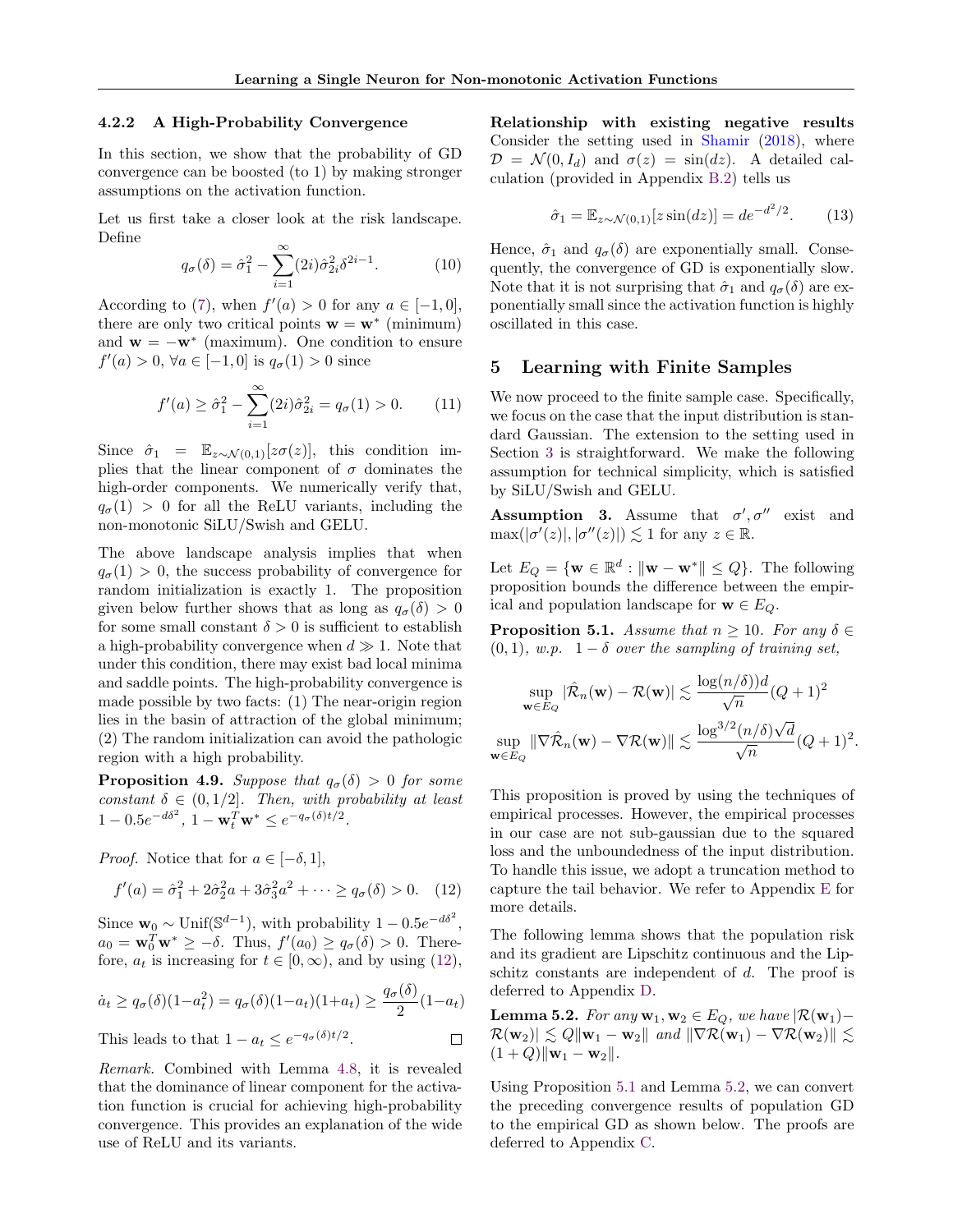<span id="page-8-5"></span>Proposition 5.3 (Zero initialization). Suppose that the activation function satisfies Assumption [3](#page-7-4) and the condition in Theorem [4.3.](#page-4-2) Let  $\hat{\mathbf{w}}_t$  be the GD solution starting from zero. There exists  $C_1, C_2, C_3 > 0$  and let  $\epsilon_n = \frac{C_3 \sqrt{d} \log^{3/2}(n/\delta)}{\sqrt{n}}$ . There exists  $T = \frac{\log(1/\epsilon_n)}{C_1 + C_2}$  $rac{c_1+c_n}{c_1+c_2}$  such that  $c_1$ 

$$
\|\hat{\mathbf{w}}_T - \mathbf{w}^*\| \le \epsilon_n^{\frac{C_1}{C_1 + C_2}} \tag{14}
$$

<span id="page-8-6"></span>**Proposition 5.4** (Random initialization). Let  $\delta_1 \in$  $(0, 1/2], \delta_2 \in (0, 1)$ . Suppose that Assumption [3](#page-7-4) holds and  $q_{\sigma}(\delta_1) > 0$ . Let  $\hat{\mathbf{w}}_t$  be the solution of the Rieman-inan GD [\(6\)](#page-6-5) initialized from  $\hat{\mathbf{w}}_0 \sim Unif(\mathbb{S}^{d-1})$ . Then, w.p. at least  $1 - 0.5e^{-d\delta_1^2}$  over the initialization and  $1 - \delta_2$  over the sampling of training set, we have

$$
\|\hat{\mathbf{w}}_t - \mathbf{w}^*\|^2 \lesssim e^{-\frac{q_\sigma(\delta_1)}{2}t} + \frac{1}{q_\sigma(\delta_1)}\sqrt{\frac{d\log^3(n/\delta_2)}{n}}.
$$

The above two propositions show that learning a single neuron via GD only requires polynomial samples and polynomial time. For instance, in Proposition [5.4,](#page-8-6) the sample and time complexities are  $\tilde{O}(d/\varepsilon^2)$  and  $O(\log(1/\varepsilon))$ , respectively. It should be stressed that our upper bounds are not necessarily optimal and the logarithmic terms can be removed by assuming the input distribution to be bounded.

## 6 Conclusion

In this work, the problem of learning a single neuron with GD is studied under the realizable setting. We show that a single neuron can be learned efficiently (i.e., the sample complexity and time complexity are polynomial in the input dimension and target accuracy) as long as the activation function has a dominating linear or monotonic component. In contrast to existing work, our conditions remove the restriction of monotonicity and are satisfied by all the commonlyused non-monotonic activation functions. It is of much interest to extend our analysis to the agnostic learning setting [\(Frei et al.,](#page-8-0) [2020\)](#page-8-0), where no relationship between the label  $y$  and the input  $x$  is assumed. In such a case, one needs to deal with some extra hardness [\(Goel et al.,](#page-8-15) [2019\)](#page-8-15). For example, there may exist many bad local minima even if  $\sigma$  is strictly monotonic [\(Auer et al.,](#page-8-1) [1996\)](#page-8-1).

#### Acknowledgements

We thank Weinan E, Chao Ma, and Jihao Long for many helpful discussions and anonymous reviewers for valuable suggestions.

#### References

<span id="page-8-1"></span>P. Auer, M. Herbster, M. K. Warmuth, et al. Exponentially many local minima for single neurons. Advances in neural information processing systems, pages 316–322, 1996.

- <span id="page-8-12"></span>A. Blum, M. Furst, J. Jackson, M. Kearns, Y. Mansour, and S. Rudich. Weakly learning dnf and characterizing statistical query learning using fourier analysis. In Proceedings of the twenty-sixth annual ACM symposium on Theory of computing, pages 253–262, 1994.
- <span id="page-8-3"></span>M. L. Brady, R. Raghavan, and J. Slawny. Back propagation fails to separate where perceptrons succeed. IEEE Transactions on Circuits and Systems, 36(5): 665–674, 1989.
- <span id="page-8-9"></span>J. Chen, R. Du, and K. Wu. A comparison study of deep Galerkin method and deep Ritz method for elliptic problems with different boundary conditions.  $arXiv$  e-prints, pages arXiv–2005, 2020.
- <span id="page-8-14"></span>Y. Chen, Y. Chi, J. Fan, and C. Ma. Gradient descent with random initialization: Fast global convergence for nonconvex phase retrieval. Mathematical Programming, 176(1):5–37, 2019.
- <span id="page-8-2"></span>J. Devlin, M.-W. Chang, K. Lee, and K. Toutanova. BERT: Pre-training of deep bidirectional transformers for language understanding. arXiv preprint arXiv:1810.04805, 2018.
- <span id="page-8-13"></span>I. Diakonikolas, D. M. Kane, V. Kontonis, and N. Zarifis. Algorithms and SQ lower bounds for PAC learning one-hidden-layer ReLU networks. In Conference on Learning Theory, pages 1514–1539. PMLR, 2020.
- <span id="page-8-7"></span>S. Elfwing, E. Uchibe, and K. Doya. Sigmoid-weighted linear units for neural network function approximation in reinforcement learning. Neural Networks, 107:3–11, 2018.
- <span id="page-8-0"></span>S. Frei, Y. Cao, and Q. Gu. Agnostic learning of a single neuron with gradient descent. arXiv preprint arXiv:2005.14426, 2020.
- <span id="page-8-15"></span>S. Goel, S. Karmalkar, and A. Klivans. Time/accuracy tradeoffs for learning a relu with respect to gaussian marginals. In Advances in Neural Information Processing Systems, pages 8584–8593, 2019.
- <span id="page-8-8"></span>D. Hendrycks and K. Gimpel. Gaussian error linear units (GELUS). arXiv preprint arXiv:1606.08415, 2016.
- <span id="page-8-11"></span>S. Kakade, A. T. Kalai, V. Kanade, and O. Shamir. Efficient learning of generalized linear and single index models with isotonic regression. *arXiv preprint* arXiv:1104.2018, 2011.
- <span id="page-8-10"></span>A. T. Kalai and R. Sastry. The isotron algorithm: High-dimensional isotonic regression. In COLT. Citeseer, 2009.
- <span id="page-8-4"></span>S. M. M. Kalan, M. Soltanolkotabi, and A. S. Avestimehr. Fitting ReLUs via SGD and quantized SGD.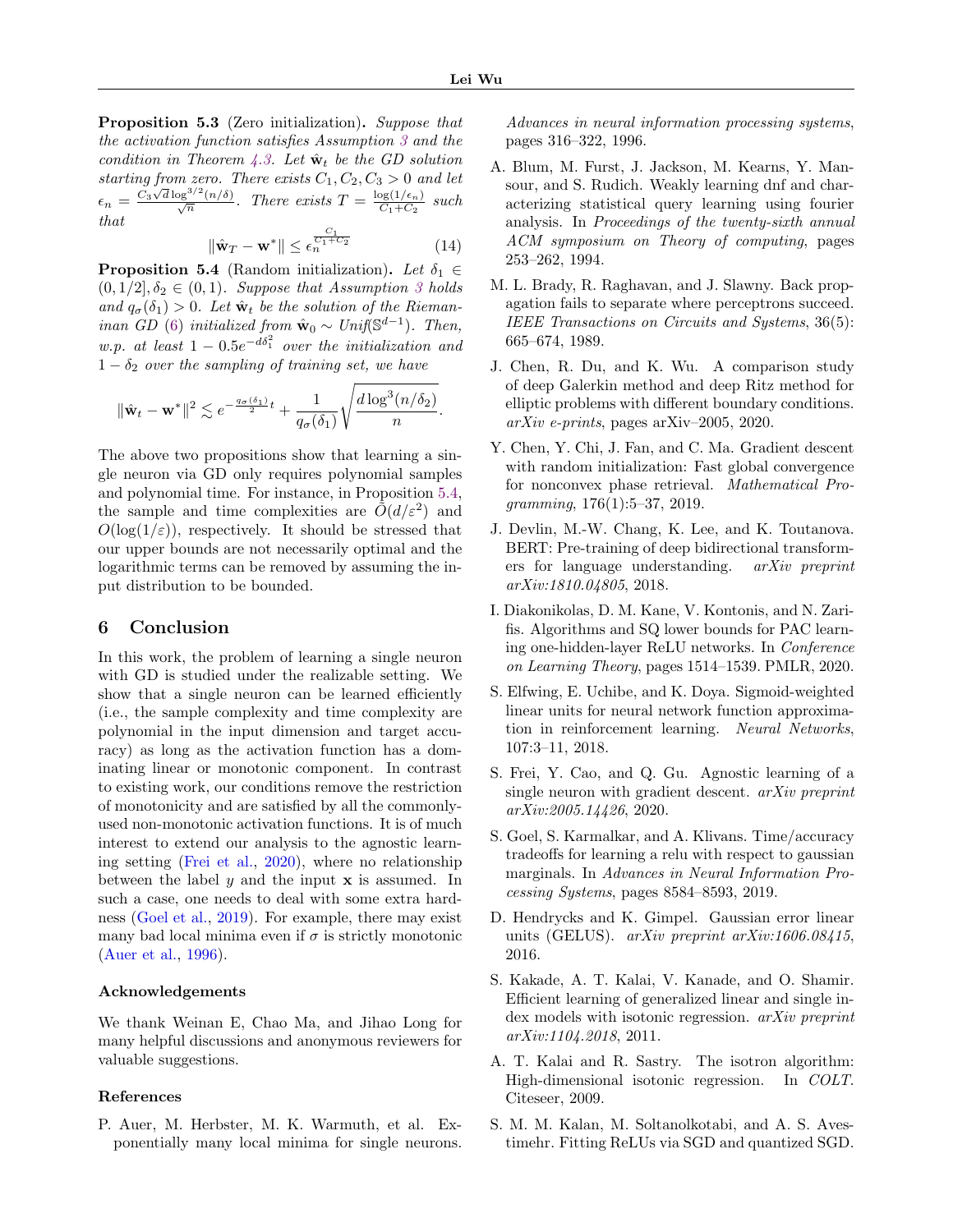In 2019 IEEE International Symposium on Information Theory (ISIT), pages 2469–2473. IEEE, 2019.

- <span id="page-9-20"></span>M. Kearns. Efficient noise-tolerant learning from statistical queries. Journal of the ACM (JACM), 45 (6):983–1006, 1998.
- <span id="page-9-17"></span>X.-A. Li, Z.-Q. J. Xu, and L. Zhang. A multi-scale dnn algorithm for nonlinear elliptic equations with multiple scales. Communications in Computational Physics, 28(5):1886–1906, 2020.
- <span id="page-9-18"></span>S. Liang, L. Lyu, C. Wang, and H. Yang. Reproducing activation function for deep learning. arXiv preprint arXiv:2101.04844, 2021.
- <span id="page-9-16"></span>Y. Liu, M. Ott, N. Goyal, J. Du, M. Joshi, D. Chen, O. Levy, M. Lewis, L. Zettlemoyer, and V. Stoyanov. RoBERTa: A robustly optimized BERT pretraining approach. arXiv preprint arXiv:1907.11692, 2019.
- <span id="page-9-10"></span>R. Livni, S. Shalev-Shwartz, and O. Shamir. On the computational efficiency of training neural networks. In Advances in neural information processing systems, pages 855–863, 2014a.
- <span id="page-9-2"></span>R. Livni, S. Shalev-Shwartz, and O. Shamir. On the computational efficiency of training neural networks. In Advances in Neural Information Processing Systems, volume 27, pages 855–863, 2014b.
- <span id="page-9-19"></span>A. Maillard, G. Ben Arous, and G. Biroli. Landscape complexity for the empirical risk of generalized linear models. In Proceedings of The First Mathematical and Scientific Machine Learning Conference, volume 107, pages 287–327. PMLR, 20–24 Jul 2020.
- <span id="page-9-21"></span>E. Malach and S. Shalev-Shwartz. When hardness of approximation meets hardness of learning. arXiv preprint arXiv:2008.08059, 2020.
- <span id="page-9-3"></span>S. Mei, Y. Bai, A. Montanari, et al. The landscape of empirical risk for nonconvex losses. Annals of Statistics, 46(6A):2747–2774, 2018.
- <span id="page-9-25"></span>R. O'Donnell. Analysis of boolean functions. Cambridge University Press, 2014.
- <span id="page-9-22"></span>S. Oymak and M. Soltanolkotabi. Overparameterized nonlinear learning: Gradient descent takes the shortest path? In International Conference on Machine Learning, pages 4951–4960. PMLR, 2019.
- <span id="page-9-6"></span>A. Radford, K. Narasimhan, T. Salimans, and I. Sutskever. Improving language understanding by generative pre-training. 2018.
- <span id="page-9-7"></span>A. Radford, J. Wu, R. Child, D. Luan, D. Amodei, and I. Sutskever. Language models are unsupervised multitask learners. OpenAI blog, 1(8):9, 2019.
- <span id="page-9-12"></span>P. Ramachandran, B. Zoph, and Q. V. Le. Searching for activation functions. arXiv preprint arXiv:1710.05941, 2017.
- <span id="page-9-9"></span>V. Ros, G. B. Arous, G. Biroli, and C. Cammarota. Complex energy landscapes in spiked-tensor and simple glassy models: Ruggedness, arrangements of local minima, and phase transitions. Physical Review X, 9(1):011003, 2019.
- <span id="page-9-1"></span>O. Shamir. Distribution-specific hardness of learning neural networks. The Journal of Machine Learning Research, 19(1):1135–1163, 2018.
- <span id="page-9-8"></span>V. Sitzmann, J. Martel, A. Bergman, D. Lindell, and G. Wetzstein. Implicit neural representations with periodic activation functions. Advances in Neural Information Processing Systems, 33, 2020.
- <span id="page-9-11"></span>M. Soltanolkotabi. Learning ReLUs via gradient descent. In Advances in neural information processing systems, pages 2007–2017, 2017.
- <span id="page-9-23"></span>J. Sun, Q. Qu, and J. Wright. A geometric analysis of phase retrieval. Foundations of Computational Mathematics, 18(5):1131–1198, 2018.
- <span id="page-9-24"></span>Y. S. Tan and R. Vershynin. Online stochastic gradient descent with arbitrary initialization solves nonsmooth, non-convex phase retrieval. *arXiv preprint* arXiv:1910.12837, 2019.
- <span id="page-9-14"></span>K. Tessera, S. Hooker, and B. Rosman. Keep the gradients flowing: Using gradient flow to study sparse network optimization. arXiv preprint arXiv:2102.01670, 2021.
- <span id="page-9-5"></span>Y. Tian. An analytical formula of population gradient for two-layered relu network and its applications in convergence and critical point analysis. arXiv preprint arXiv:1703.00560, 2017.
- <span id="page-9-27"></span>A. W. Van Der Vaart and J. A. Wellner. Weak convergence. In Weak convergence and empirical processes, pages 16–28. Springer, 1996.
- <span id="page-9-15"></span>A. Vaswani, N. Shazeer, N. Parmar, J. Uszkoreit, L. Jones, A. N. Gomez, L. Kaiser, and I. Polosukhin. Attention is all you need. arXiv preprint arXiv:1706.03762, 2017.
- <span id="page-9-26"></span>R. Vershynin. High-dimensional probability: An introduction with applications in data science, volume 47. Cambridge university press, 2018.
- <span id="page-9-13"></span>C. Xie, M. Tan, B. Gong, A. Yuille, and Q. V. Le. Smooth adversarial training. arXiv preprint arXiv:2006.14536, 2020.
- <span id="page-9-0"></span>G. Yehudai and O. Shamir. On the power and limitations of random features for understanding neural networks. Advances in Neural Information Processing Systems, 32:6598–6608, 2019.
- <span id="page-9-4"></span>G. Yehudai and O. Shamir. Learning a single neuron with gradient methods. *arXiv preprint* arXiv:2001.05205, 2020.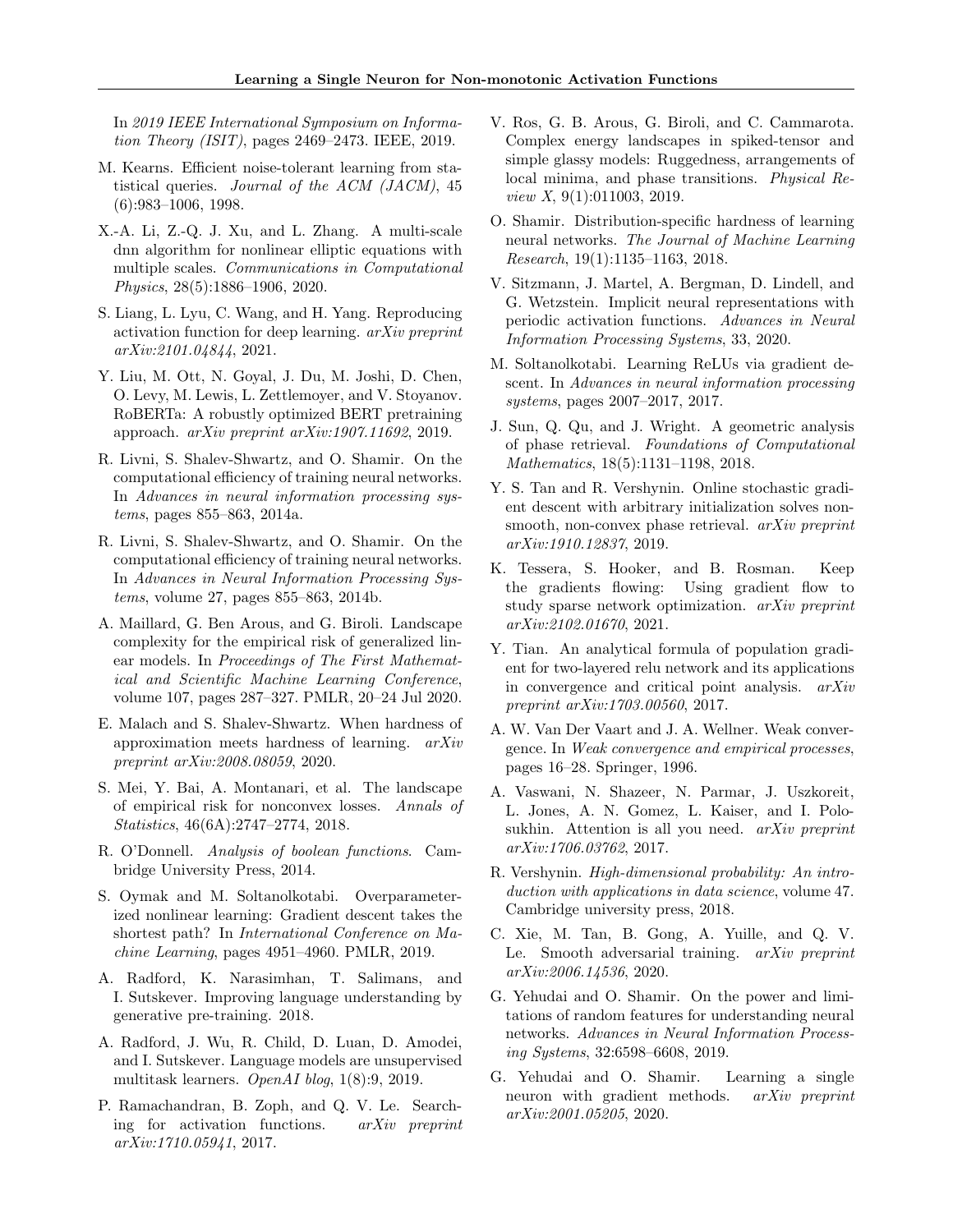# Supplementary Material: Learning a Single Neuron for Non-monotonic Activation Functions

# <span id="page-10-0"></span>A Proofs for Section [3](#page-3-3)

#### A.1 Proof of Proposition [3.1](#page-3-2)

Our proof needs the following technical lemma.

<span id="page-10-2"></span>**Lemma A.1** (Lemma B.1 in [\(Yehudai and Shamir,](#page-9-4) [2020\)](#page-9-4)). For some fixed  $\alpha$ , and let  $\mathbf{a}, \mathbf{b}$  be two unit vectors in  $\mathbb{R}^2$  such that  $\arccos(\mathbf{a}^T \mathbf{b}) \leq \pi - \delta$  for some  $\delta \in (0, \pi]$ . Then,

$$
\inf_{\mathbf{u}\in\mathbb{R}^2, \|\mathbf{u}\|=1} \int \mathbf{1}_{\mathbf{a}^T\mathbf{y}>0} \mathbf{1}_{\mathbf{b}^T\mathbf{y}>0} \mathbf{1}_{\|\mathbf{y}\|\leq \alpha} (\mathbf{u}^T\mathbf{y})^2 \mathrm{d}\mathbf{y} \geq \frac{\alpha^4}{8\sqrt{2}}\sin^3\left(\frac{\delta}{4}\right)
$$

**Proof of Proposition [3.1.](#page-3-2)** Let  $S(\mathbf{w}, \mathbf{w}^*) = {\mathbf{x} \in \mathbb{R}^d : \mathbf{w}^T \mathbf{x} \geq 0, \mathbf{w}^{*T} \mathbf{x} \geq 0, ||\mathbf{x}|| \leq \alpha}$  where  $\alpha$  is the constant defined in Assumption [1,](#page-3-1) and

$$
A(\mathbf{w}, \mathbf{w}^*, \mathbf{x}) = (\sigma(\mathbf{w}^T \mathbf{x}) - \sigma(\mathbf{w}^{*T} \mathbf{x})) \sigma'(\mathbf{w}^T \mathbf{x}) (\mathbf{w}^T \mathbf{x} - \mathbf{w}^{*T} \mathbf{x}).
$$

Denote by  $S^c(\mathbf{w}, \mathbf{w}^*)$  be the complement of  $S(\mathbf{w}, \mathbf{w}^*)$ . Using Assumption [1](#page-3-1) and the mean value theorem, we have

<span id="page-10-4"></span><span id="page-10-3"></span>
$$
A(\mathbf{w}, \mathbf{w}^*, \mathbf{x}) \ge \begin{cases} \gamma^2 (\mathbf{w}^T \mathbf{x} - \mathbf{w}^{*T} \mathbf{x})^2, & \text{if } \mathbf{x} \in S(\mathbf{w}, \mathbf{w}^*)\\ -\zeta^2 (\mathbf{w}^T \mathbf{x} - \mathbf{w}^{*T} \mathbf{x})^2, & \text{if } \mathbf{x} \in S^c(\mathbf{w}, \mathbf{w}^*). \end{cases}
$$

Then,

$$
\langle \nabla \mathcal{R}(\mathbf{w}), \mathbf{w} - \mathbf{w}^* \rangle = \mathbb{E}_{\mathbf{x}}[A(\mathbf{w}, \mathbf{w}^*, \mathbf{x})] = \mathbb{E}_{\mathbf{x}}[A(\mathbf{w}, \mathbf{w}^*, \mathbf{x})\mathbf{1}_{S(\mathbf{w}, \mathbf{w}^*)}] + \mathbb{E}_{\mathbf{x}}[A(\mathbf{w}, \mathbf{w}^*, \mathbf{x})\mathbf{1}_{S^c(\mathbf{w}, \mathbf{w}^*)}]
$$
  
\n
$$
\geq \gamma^2 \mathbb{E}_{\mathbf{x}}[(\mathbf{w}^T \mathbf{x} - \mathbf{w}^{*T} \mathbf{x})^2 \mathbf{1}_{S(\mathbf{w}, \mathbf{w}^*)}] - \zeta^2 \mathbb{E}_{\mathbf{x}}[(\mathbf{w}^T \mathbf{x} - \mathbf{w}^{*T} \mathbf{x})^2 \mathbf{1}_{S^c(\mathbf{w}, \mathbf{w}^*)}]
$$
  
\n
$$
\geq (\gamma^2 + \zeta^2) \mathbb{E}_{\mathbf{x}}[(\mathbf{w}^T \mathbf{x} - \mathbf{w}^{*T} \mathbf{x})^2 \mathbf{1}_{S(\mathbf{w}, \mathbf{w}^*)}] - \zeta^2 \mathbb{E}_{\mathbf{x}}[(\mathbf{w}^T \mathbf{x} - \mathbf{w}^{*T} \mathbf{x})^2]
$$
  
\n
$$
\geq (\gamma^2 + \zeta^2) \|\mathbf{w} - \mathbf{w}^*\|^2 \inf_{\mathbf{u} \in \text{span}(\mathbf{w}, \mathbf{w}^*), \|\mathbf{u}\| = 1} \mathbb{E}_{\mathbf{x}}[(\mathbf{u}^T \mathbf{x})^2 \mathbf{1}_{S(\mathbf{w}, \mathbf{w}^*)}] - \zeta^2 \tau \|\mathbf{w} - \mathbf{w}^*\|^2,
$$
 (15)

where the last inequality uses the assumption that  $\mathbb{E}[\mathbf{x}\mathbf{x}^T] \leq \tau I_d$ . What remains is to bound the first term of the right hand side. Let  $\mathbf{y} = (\mathbf{w}^T \mathbf{x}, \mathbf{w}^{*T} \mathbf{x}) \in \mathbb{R}^2$  be the projection of **x** into span $\{\mathbf{w}, \mathbf{w}^*\}$ . Then,

$$
\inf_{\mathbf{u}\in\text{span}(\mathbf{w},\mathbf{w}^*),\|\mathbf{u}\|=1} \mathbb{E}_{\mathbf{x}}[(\mathbf{u}^T\mathbf{x})^2\mathbf{1}_{S(\mathbf{w},\mathbf{w}^*)}]=\inf_{\mathbf{u}\in\text{span}(\mathbf{w},\mathbf{w}^*),\|\mathbf{u}\|=1} \mathbb{E}_{\mathbf{x}}[(\mathbf{u}^T\mathbf{x})^2\mathbf{1}_{\|\mathbf{x}\|\leq\alpha}\mathbf{1}_{\mathbf{w}^T\mathbf{x}\geq0}\mathbf{1}_{\mathbf{w}^*\mathbf{x}\geq0}]
$$
\n
$$
\geq \inf_{\mathbf{u}\in\mathbb{R}^2,\|\mathbf{u}\|=1} \int (\mathbf{u}^T\mathbf{y})^2\mathbf{1}_{\|\mathbf{y}\|\leq\alpha}\mathbf{1}_{y_1\geq0}\mathbf{1}_{y_2\geq0}p_{\mathbf{w},\mathbf{w}^*}(\mathbf{y})\mathrm{d}\mathbf{y}
$$
\n
$$
\geq \beta \inf_{\mathbf{u}\in\mathbb{R}^2,\|\mathbf{u}\|=1} \int (\mathbf{u}^T\mathbf{y})^2\mathbf{1}_{\|\mathbf{y}\|\leq\alpha}\mathbf{1}_{y_1\geq0}\mathbf{1}_{y_2\geq0}\mathrm{d}\mathbf{y}
$$
\n
$$
\geq \beta \frac{\alpha^4}{8\sqrt{2}}\sin^3(\delta/4), \tag{16}
$$

where the last inequality follows from Lemma [A.1.](#page-10-2) Plugging [\(16\)](#page-10-3) into [\(15\)](#page-10-4) completes the proof.

#### <span id="page-10-1"></span>A.2 Proof of Proposition [3.3](#page-3-0)

First, if the initialization satisfies  $\|\mathbf{w}_0 - \mathbf{w}^*\| < 1$ , then we must have  $\|\mathbf{w}_t - \mathbf{w}^*\| < 1$  for any  $t \geq 0$ . Otherwise, we must have  $t_0 = \inf\{t : ||\mathbf{w}_t - \mathbf{w}^*|| \geq 1\} < \infty$ . Then,  $||\mathbf{w}_t - \mathbf{w}^*|| < 1$  for  $t \in [0, t_0)$ . According to Lemma [3.2,](#page-3-4)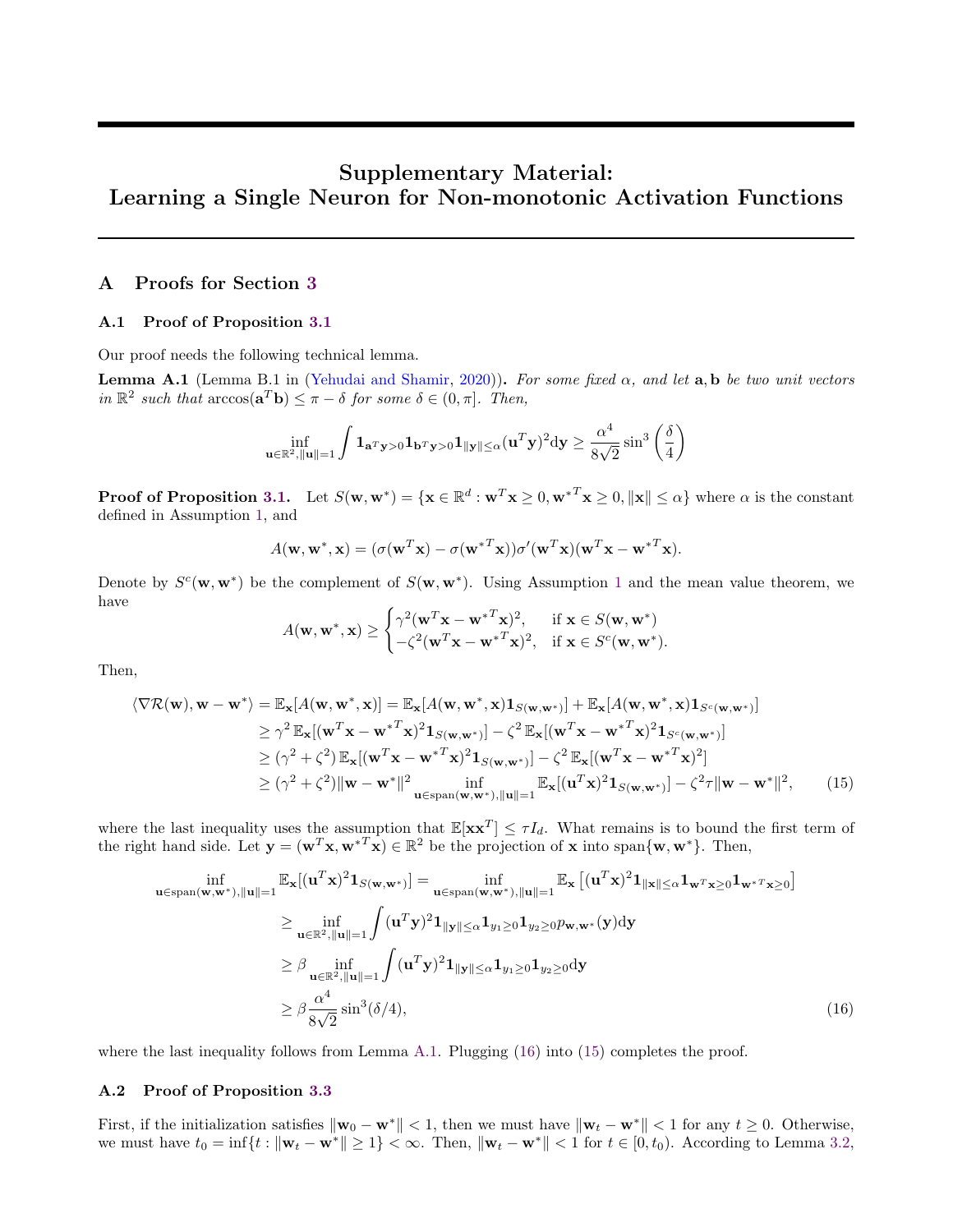$\lambda(\delta_t) > 0$  for  $t \in [0, t_0)$ . Hence,  $d\|\mathbf{w}_t - \mathbf{w}^*\|^2/dt \geq -\lambda \|\mathbf{w}_t - \mathbf{w}^*\|^2 \leq 0$  for  $t \in [0, t_0)$ , which implies that for any  $t < t_0$ ,  $\|\mathbf{w}_t - \mathbf{w}^*\| \le \|\mathbf{w}_0 - \mathbf{w}^*\| < 1 = \|\mathbf{w}_{t_0} - \mathbf{w}^*\|$ . This is contradictory to the continuity of the GD trajectory. Thus,  $\|\mathbf{w}_t - \mathbf{w}^*\|^2 \leq e^{-\lambda(\frac{\pi}{2})t} \|\mathbf{w}_0 - \mathbf{w}^*\|^2$ .

Second, according to [\(Yehudai and Shamir,](#page-9-4) [2020,](#page-9-4) Lemma 5.1), with probability larger than  $\frac{1}{2} - \frac{1}{4}\eta d - 1.2^{-d}$ , we have  $\|\mathbf{w}_0 - \mathbf{w}^*\|^2 \le 1 - 2\eta^2 d < 1$ . Therefore, we complete the proof.

# B Proofs of Section [4](#page-4-4)

#### B.1 Proof of Lemma [4.5](#page-5-4)

Firstly, we can write  $-r'_{\sigma}(\beta) = \frac{1}{\sqrt{2}}$  $\frac{1}{2\pi} \int_0^\infty a(\beta, z) z e^{-z^2/2} dz$ , where

$$
a(\beta, z) = (\sigma(z) - \sigma(\beta z))\sigma'(\beta z) - (\sigma(-z) - \sigma(-\beta z))\sigma'(-\beta z).
$$

- When  $-\beta z \leq -z_0$ ,  $(\sigma(-z) \sigma(-\beta z))\sigma'(-\beta z) \leq 0$ . Hence,  $a(\beta, z) \geq (\sigma(z) \sigma(\beta z))\sigma'(\beta z) \geq 0$ .
- When  $-\beta z \geq -z_0$ , we have  $\sigma'(\beta z) \geq \sigma'(-\beta z) \geq 0$ . Hence, using the the monotonicity of  $q(\cdot)$ , we have

$$
a(\beta, z) \geq [(\sigma(z) - \sigma(\beta z)) - (\sigma(-z) - \sigma(-\beta z))] \sigma'(-\beta z) = [q(z) - q(\beta z)]\sigma'(-\beta z) \geq 0,
$$

Combining them together,  $a(\beta, z) \geq 0$  for any  $z \geq 0, \beta \in [0, 1]$ . Hence,

$$
-r'(\beta) = \frac{1}{\sqrt{2\pi}} \int_0^\infty a(\beta, z) z e^{-\frac{z^2}{2}} dz \ge \frac{1}{\sqrt{2\pi}} \int_0^{z_0} a(\beta, z) z e^{-\frac{z^2}{2}} dz
$$
  
 
$$
\ge \frac{1}{\sqrt{2\pi}} \int_0^{z_0} (\sigma(z) - \sigma(\beta z)) \sigma'(\beta z) z e^{-\frac{z^2}{2}} dz \ge C \int_0^{z_0} (z - \beta z) z e^{-\frac{z^2}{2}} dz \ge C(1 - \beta).
$$

#### <span id="page-11-0"></span>B.2 Calculation of  $\hat{\sigma}_1$  for the Sine activation function

$$
\hat{\sigma}_1 = \mathbb{E}_{z \sim \mathcal{N}(0,1)}[z\sigma(z)] = \frac{1}{\sqrt{2\pi}} \int_{\mathbb{R}} z \sin(dz) e^{-z^2/2} dz = \frac{d}{\sqrt{2\pi}} \int \cos(dz) e^{-t^2/2} dz
$$
  
\n
$$
= \frac{d}{\sqrt{2\pi}} \sum_{n=0}^{\infty} \frac{(-1)^n}{(2n)!} \int (dt)^{2n} e^{-z^2/2} dz
$$
  
\n
$$
= d \sum_{n=0}^{\infty} \frac{(-1)^n d^{2n}}{(2n)!} (2n-1)!!
$$
  
\n
$$
= d \sum_{n=0}^{\infty} \frac{(-d^2/2)^n}{n!} = de^{-d^2/2}.
$$

Therefore, the first Hermite coefficient is exponentially small for the periodic activation function:  $\sigma(z) = \sin(dz)$ .

# <span id="page-11-1"></span>C Proofs for empirical GD

### C.1 Proof of Proposition [5.3](#page-8-5)

Denote by  $w_t$  and  $\hat{w}_t$  the solutions of population and empirical GD, respectively, i.e.,  $w_0 = \hat{w}_0 = 0$  and  $\dot{\mathbf{w}}_t = -\nabla \mathcal{R}(\mathbf{w}_t), \dot{\hat{\mathbf{w}}}_t = -\nabla \mathcal{R}_n(\hat{\mathbf{w}}_t)$ . By Theorem [4.3,](#page-4-2) we have

<span id="page-11-2"></span>
$$
\|\mathbf{w}_t - \mathbf{w}^*\| \le e^{-C_1 t}.\tag{17}
$$

 $\Box$ 

For the empirical GD, let  $T_0 = \inf\{t : \|\hat{\mathbf{w}}_t - \mathbf{w}^*\| \geq 2\}$  and  $\Delta_t = \mathbf{w}_t - \hat{\mathbf{w}}_t$ . Then, for  $t \leq T_0$ ,

$$
\frac{\mathrm{d} \|\Delta_t\|^2}{\mathrm{d}t} = -2\langle \nabla \mathcal{R}(\mathbf{w}_t) - \nabla \mathcal{R}(\hat{\mathbf{w}}_t), \Delta_t \rangle - 2\langle \nabla \mathcal{R}(\hat{\mathbf{w}}_t) - \nabla \hat{\mathcal{R}}_n(\hat{\mathbf{w}}_t), \Delta_t \rangle
$$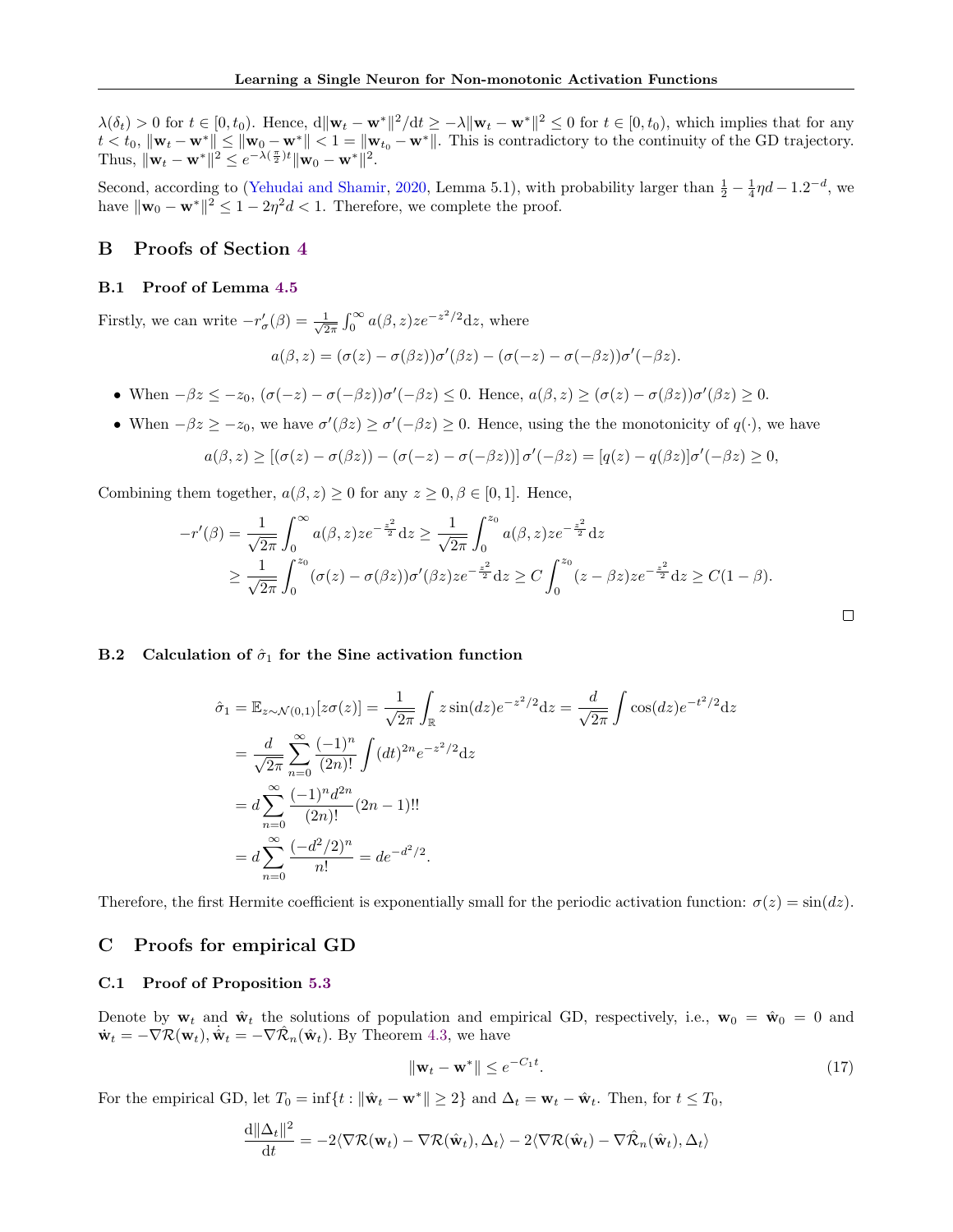$$
\lesssim \|\Delta_t\|^2 + \frac{\sqrt{d}\log^{3/2}(n/\delta)}{\sqrt{n}}\|\Delta_t\|,
$$

where the last inequality follows from Lemma [5.2](#page-7-3) and Proposition [5.1.](#page-7-1) Let  $\epsilon_n = \frac{C_3 \sqrt{d} \log^{3/2}(n/\delta)}{\sqrt{n}}$ . Hence  $\frac{d||\Delta_t||}{dt} \le$  $C_2\|\Delta_t\| + \epsilon_n$ , which yields to

<span id="page-12-1"></span>
$$
\|\Delta_t\| \le \|\Delta_0\| + \epsilon_n (e^{C_2 t} - 1) = \epsilon_n (e^{C_2 t} - 1),\tag{18}
$$

where we use the fact that  $\Delta_0 = 0$ . Combining [\(17\)](#page-11-2) and [\(18\)](#page-12-1) leads to

$$
\|\hat{\mathbf{w}}_t - \mathbf{w}^*\| \le \|\hat{\mathbf{w}}_t - \mathbf{w}_t\| + \|\mathbf{w}_t - \mathbf{w}^*\| \le \epsilon_n(e^{C_2t} - 1) + e^{-C_1t} =: e(t) - \epsilon_n,
$$
\n(19)

Taking  $\epsilon_n e^{C_1 t} = e^{-C_2 t}$  gives  $T = \frac{\log(1/\epsilon_n)}{C_1+C_2}$  $\frac{\log(1/\epsilon_n)}{C_1+C_2}$ . Obviously,  $e(\cdot)$  is monotonically decreasing for  $t \leq T$ . Thus, for  $t \leq T$ ,  $\|\hat{\mathbf{w}}_t - \mathbf{w}^*\| \leq e(t) - \epsilon_n \leq e(0) - \epsilon_n = 1$ . Therefore, we must have  $T_1 \leq T_0$ . This means that the previous estimates hold for  $t \leq T$ . Taking  $t = T$ , we have  $\|\hat{\mathbf{w}}_T - \mathbf{w}^*\| \leq e(T) - \epsilon_n \lesssim \epsilon_n^{\frac{C_1}{C_1 + C_2}}$ 

#### C.2 Proof of Proposition [5.4](#page-8-6)

The empirical GD can be written as

$$
\hat{\mathbf{w}}_t = -(I - \hat{\mathbf{w}}_t \hat{\mathbf{w}}_t^T) \nabla \mathcal{R}(\hat{\mathbf{w}}_t) - (I - \hat{\mathbf{w}}_t \hat{\mathbf{w}}_t^T) (\nabla \hat{\mathcal{R}}_n(\hat{\mathbf{w}}_t) - \nabla \mathcal{R}(\hat{\mathbf{w}}_t)).
$$
  
Let  $\hat{a}_t = \langle \hat{\mathbf{w}}_t, \mathbf{w}^* \rangle$  and  $e_t = -\mathbf{w}^{*T} (I - \hat{\mathbf{w}}_t \hat{\mathbf{w}}_t^T) (\nabla \hat{\mathcal{R}}_n(\hat{\mathbf{w}}_t) - \mathcal{R}(\hat{\mathbf{w}}_t)).$  Then,  

$$
\dot{\hat{a}}_t = f'(\hat{a}_t)(1 - \hat{a}_t^2) + e_t,
$$

By Proposition [5.1](#page-7-1) and  $\|\hat{\mathbf{w}}_t\| = 1$ , with probability  $1 - \delta_2$ , we have  $e_t \le O(\sqrt{\frac{d \log^3(n/\delta_2)}{n}}) =: \epsilon_n$ . Analogous to the proof of Proposition [4.9,](#page-7-0) we have with probability  $1 - 0.5e^{-d\delta_1^2}$  that,

$$
\frac{d}{dt}(1 - \hat{a}_t) \le \frac{q_\sigma(\delta_1)}{2}(1 - \hat{a}_t) + \delta_t \le \frac{q_\sigma(\delta_1)}{2}(1 - \hat{a}_t) + \epsilon_n.
$$

By Gronwall's inequality,  $1 - \hat{a}_t \leq (1 - \hat{a}_0)e^{-q_\sigma(\delta_1)t/2} + \frac{2\epsilon_n}{q_\sigma(\delta_1)}$ .

# <span id="page-12-0"></span>D Proof of Lemma [5.2](#page-7-3)

For any  $\mathbf{w} \in E_Q$ , consider the orthogonal decomposition:  $\mathbf{w} = \beta \mathbf{w}^* + \alpha \mathbf{w}_{\perp}$  with  $\langle \mathbf{w}_{\perp}, \mathbf{w}^* \rangle = 0$  and  $\|\mathbf{w}_{\perp}\| = 1$ . Let  $V = (\mathbf{v}_1, \mathbf{v}_2, \dots, \mathbf{v}_d)^T \in \mathbb{R}^{d \times d}$  be an orthonormal matrix with  $\mathbf{v}_1 = \mathbf{w}^*, \mathbf{v}_2 = \mathbf{w}_\perp$ . Using change of variable  $\mathbf{x} = V \mathbf{x}$  and the symmetry of  $\mathcal{N}(0, I_d)$ , we have

$$
\nabla \mathcal{R}(\mathbf{w}) = \mathbb{E}_{\mathbf{x}}[(\sigma(\mathbf{w}^T \mathbf{x}) - \sigma(\mathbf{w}^{*T} \mathbf{x})) \sigma'(\mathbf{w}^T \mathbf{x}) \mathbf{x}] = V^T \mathbf{u},
$$

where  $\mathbf{u} = \mathbb{E}_{\mathbf{x}}[(\sigma(\beta x_1 + \alpha x_2) - \sigma(x_1))\sigma'(\beta x_1 + \alpha x_2)\mathbf{x}] = (u_1, u_2, 0, \dots, 0)$ . Here  $u_i = \mathbb{E}[(\sigma(\beta x_1 + \alpha x_2) - \sigma(x_1))\sigma'(\beta x_1 + \alpha x_2)\mathbf{x}] = (u_1, u_2, 0, \dots, 0)$ .  $\sigma(x_1)\sigma'(\beta x_1 + \alpha x_2)x_i$ . Hence, it is easy to see that  $\|\nabla \mathcal{R}(\mathbf{w})\| = \|\mathbf{u}\| \le CQ$ .

In addition,

$$
\nabla^2 \mathcal{R}(\mathbf{w}) = \mathbb{E}[\sigma'(\mathbf{w}^T \mathbf{x}) \sigma'(\mathbf{w}^T \mathbf{x}) \mathbf{x} \mathbf{x}^T] + \mathbb{E}[(\sigma(\mathbf{w}^T \mathbf{x}) - \sigma(\mathbf{w}_*^T \mathbf{x})) \sigma''(\mathbf{w}^T \mathbf{x}) \mathbf{x} \mathbf{x}^T]
$$
  
 :=  $H_1 + H_2$ . (20)

We then estimate  $H_1, H_2$  separately. By the symmetry of the input distribution,  $H_1 = \mathbb{E}[\sigma'(\|\mathbf{w}\|x_1)^2\mathbf{x}\mathbf{x}^T]$ . Hence

$$
(H_1)_{i,j} = \mathbb{E}[\sigma'(\|\mathbf{w}\|x_1)^2 x_i x_j] = \begin{cases} 0 & \text{if } i \neq j \\ \mathbb{E}[\sigma'(\|\mathbf{w}\|x_1)^2 x_i^2] & \text{if } i = j. \end{cases}
$$

Therefore,  $H_1$  is diagonal and  $\lambda_{\max}(H_1) \leq C$ . Let us turn to  $H_2$ . Consider the orthogonal decomposition:  $\mathbf{w} =$  $\beta \mathbf{w}^* + \alpha \mathbf{w}_\perp \text{ with } \langle \mathbf{w}_\perp, \mathbf{w}^* \rangle = 0 \text{ and } ||\mathbf{w}_\perp|| = 1.$  By symmetry,  $H_2 = \mathbb{E}[(\sigma(\alpha x_1 + \beta x_2) - \sigma(x_2))\sigma''(\alpha x_1 + \beta x_2)\mathbf{x} \mathbf{x}^T].$ Let

$$
c_{s,t} = \mathbb{E}_{x_1, x_2 \sim \mathcal{N}(0,1)}[(\sigma(\alpha x_1 + \beta x_2) - \sigma(x_2))\sigma''(\alpha x_1 + \beta x_2)x_s x_t], \quad s, t = 1, 2
$$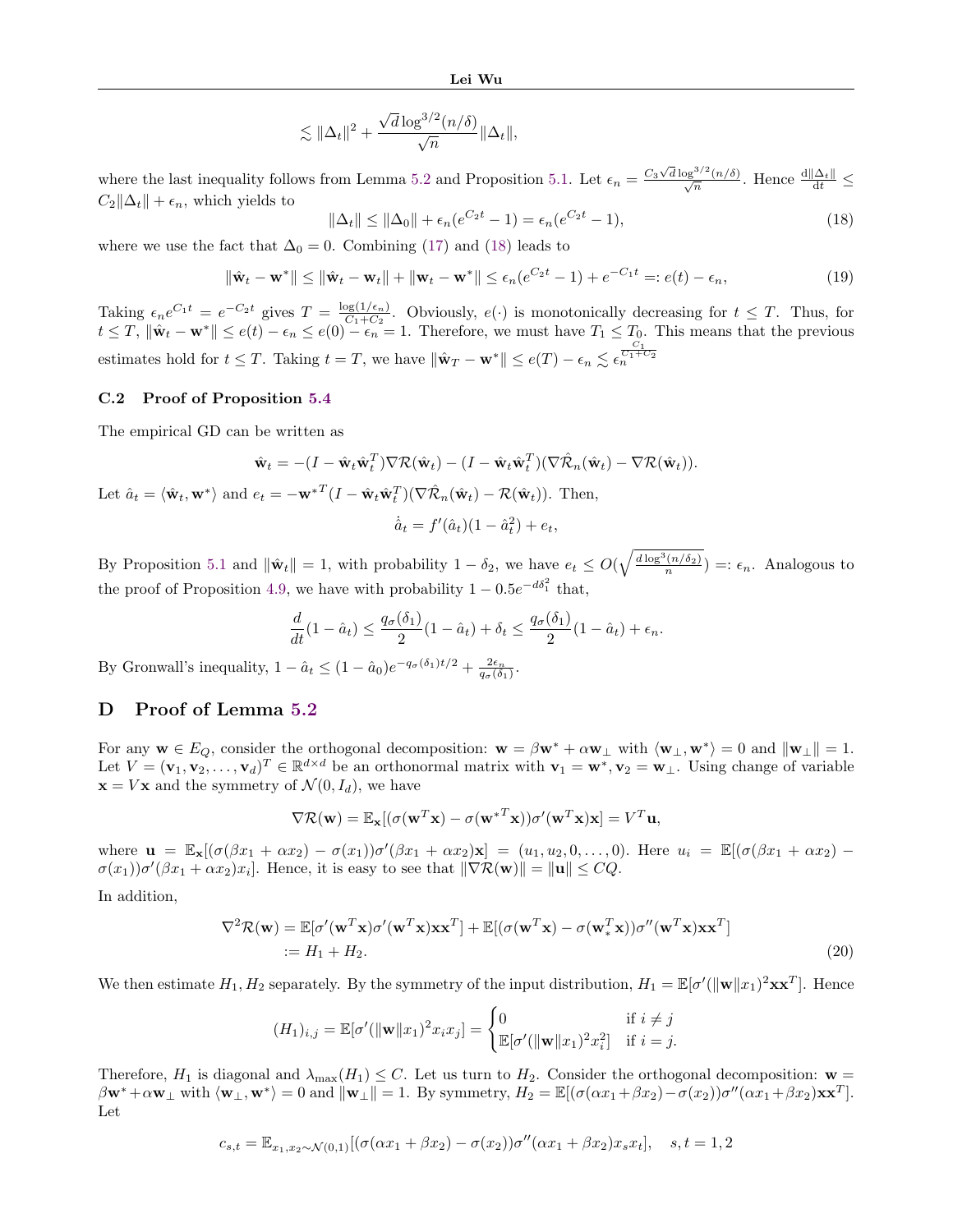$$
q = \mathbb{E}_{x_1, x_2, x_3 \sim \mathcal{N}(0,1)} [(\sigma(\alpha x_1 + \beta x_2) - \sigma(x_2))\sigma''(\alpha x_1 + \beta x_2)x_3^2]
$$
\n(21)

Hence,

$$
H_2 = \begin{pmatrix} c_{1,1} & c_{1,2} & 0 & \dots & 0 \\ c_{2,1} & c_{2,2} & 0 & \dots & 0 \\ 0 & 0 & q & \dots & 0 \\ \vdots & \vdots & \vdots & \ddots & \vdots \\ 0 & 0 & 0 & \dots & q \end{pmatrix}
$$
(22)

 $\Box$ 

It is easy to obtain that

$$
\lambda_{\max}(H_2) \le \max\{q, c_{1,1} + c_{2,2}\} \lesssim |\alpha| + |\beta - 1| \lesssim ||\mathbf{w} - \mathbf{w}^*||. \tag{23}
$$

Combining the estimates of  $H_1$  and  $H_2$ , we complete the proof.

## <span id="page-13-0"></span>E Proof of Proposition [5.1](#page-7-1)

### E.1 Tool box for bounding empirical processes

<span id="page-13-1"></span>**Definition E.1.** Let  $\psi$  be a nondecreasing, convex function with  $\psi(0) = 0$ . The Orlicz norm of a random variable  $X$  is defined by

$$
||X||_\psi:=\inf\{t>0: \mathbb{E}[\psi(|X|/t)]\leq 1\}.
$$

For our purposes, Orlicz norms of interest are the ones given by  $\psi_p(x) = e^{x^p} - 1$  for  $p \ge 1$ . In particular, the cases of  $p = 1$  and  $p = 2$  correspond to the sub-exponential and sub-gaussian random variables, respectively. A random variable with finite  $\psi_p$ -norm has the following control of the tail behavior

$$
\mathbb{P}\{|X| \ge t\} \le C_1 e^{-C_2 \frac{t^p}{\|X\|_{\psi_p}^p}},
$$

where  $C_1, C_2$  are constant that may depend on the value of p.

**Lemma E.1.** • If  $X \sim \mathcal{N}(0, \sigma^2)$ , X is sub-gaussian with  $||X||_{\psi_2} \leq C\sigma$ .

• Let  $X, Y$  be sub-gaussian random variables. Then,  $XY$  is sub-exponential and

$$
||XY||_{\psi_1} \le ||X||_{\psi_2} ||Y||_{\psi_2}.
$$

• If  $|X| \leq |Y|$  a.s., then  $||X||_{\psi} \leq ||Y||_{\psi}$  for any  $\psi$  that satisfies the condition in Definition [E.1.](#page-13-1)

<span id="page-13-2"></span>**Theorem E.2** (Bernstein's inequality). Let  $X_1, \ldots, X_n$  be independent sub-exponential random variables. Suppose  $K = \max_i ||X_i||_{\psi_1} < \infty$ . Then, for any  $t > 0$ , we have

$$
\mathbb{P}\left\{ \left| \frac{1}{n} \sum_{i=1}^{n} X_i - \mathbb{E}[X] \right| \ge t \right\} \le 2 \exp\left( -Cn \min\left( \frac{t^2}{K^2}, \frac{t}{K} \right) \right).
$$

<span id="page-13-3"></span>**Proposition E.3** (Sums of independent sub-gaussians). Let  $X_1, \ldots, X_n$  be independent, mean zero, sub-gaussian random variables. Then,  $\sum_{i=1}^{n} X_i$  is also a sub-gaussian random variable, and

$$
\|\sum_{i=1}^m X_i\|_{\psi_2}^2 \le C \sum_{i=1}^n \|X_i\|_{\psi_2}^2.
$$

**Lemma E.4** (Centering). For a random variable X, we have  $||X - \mathbb{E}[X]||_{\psi_p} \leq C||X||_{\psi_p}$  for a constant  $C > 0$ that may depend on p.

We refer the reader to [\(Vershynin,](#page-9-26) [2018,](#page-9-26) Section 2) and [\(Van Der Vaart and Wellner,](#page-9-27) [1996,](#page-9-27) Section 2) for the proof of the above properties and more information on Orlicz spaces.

Let  $(T, \rho)$  be a semi-metric space, i.e.,  $\rho(t_1, t_2) \leq \rho(t_1, t_3) + \rho(t_3, t_2)$  and  $\rho(t_1, t_2) = \rho(t_2, t_1)$  for any  $t_1, t_2, t_3 \in T$ . We denote the diameter of T with respect to  $\rho$  by  $\text{diam}(T) = \sup_{s,t \in T} \rho(s,t)$ .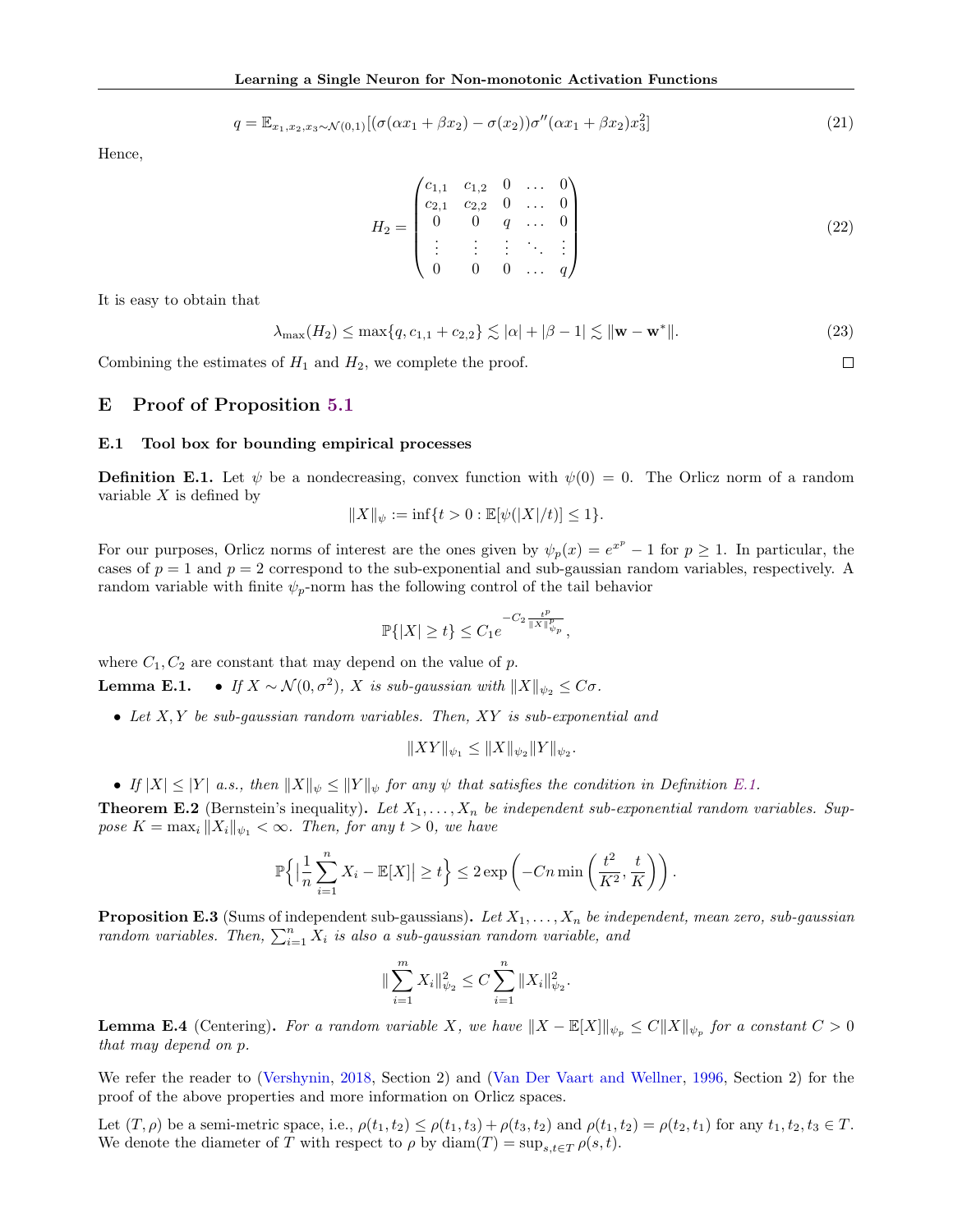<span id="page-14-0"></span>**Definition E.2** (Sub-gaussian process). Consider a random process  $(X_t)_{t\in T}$  on a semi-metric space  $(T, \rho)$ . We say that the process is a sub-gaussian process if there exits  $K \geq 0$  such that

$$
||X_t - X_s||_{\psi_2} \le K\rho(t, s) \qquad \forall \ t, s \in T.
$$

The following theorem gives a bound of a sub-gaussian process  $(X_t)_{t\in\mathcal{T}}$  in terms of the Dudley integral

$$
J(\delta) = \int_{\delta}^{\text{diam}(T)} \sqrt{\log N(T, \rho, \varepsilon)} \, \mathrm{d}\varepsilon,
$$

where  $N(T, \rho, \varepsilon)$  is the  $\varepsilon$ -covering number of T with respect to  $\rho$ .

<span id="page-14-6"></span>**Theorem E.5** (Theorem 8.1.6 in [\(Vershynin,](#page-9-26) [2018\)](#page-9-26)). Let  $(X_t)_{t\in T}$  be a mean zero sub-gaussian process as in [E.2](#page-14-0) on a semi-metric space  $(T, \rho)$ . Then, there exist  $C > 0$  such that for any  $u > 0$ , we have with probability  $1 - 2e^{-u^2}$  that

$$
\sup_{t \in T} |X_t| \le CK\left(J(0) + \text{diam}(T)u\right). \tag{24}
$$

Some facts Here, we state some facts which will repeatedly used in the subsequent analysis. Consider the metric space  $B_Q = \{ \mathbf{w} \in \mathbb{R}^d : ||\mathbf{w} - \mathbf{w}^*|| \leq Q \}$  with  $|| \cdot ||_2$ . Following Corollary 4.2.13 of [\(Vershynin,](#page-9-26) [2018\)](#page-9-26), we have

<span id="page-14-5"></span>
$$
N(B_Q, \|\cdot\|_2, \varepsilon) \le \left(\frac{2Q}{\varepsilon} + 1\right)^d,\tag{25}
$$

where we omit the dependence on  $\mathbf{w}^*$  since it holds for any  $\mathbf{w}^* \in \mathbb{R}^d$ .

For any  $M > 0$  and  $\mathbf{x} \in \mathbb{R}^d$ , we define  $\mathbf{x}^M := \mathbf{x} \min(1, \frac{M}{\|\mathbf{x}\|})$ . Hence, if  $\|\mathbf{x}\| \leq M$ ,  $\mathbf{x}^M = \mathbf{x}$ . Let  $\mathbf{X} \sim \mathcal{N}(0, I_d)$ . Then,  $||\boldsymbol{X}||^2 = \sum_{i=1}^d X_i^2$  follows the  $\chi_d^2$  distribution. Following Eq. (3.1) in [\(Vershynin,](#page-9-26) [2018\)](#page-9-26), we have for  $M \geq 2d$ ,

<span id="page-14-3"></span>
$$
\mathbb{P}\{\|\boldsymbol{X}\|^2 \ge M\} \le 2e^{-CM}.\tag{26}
$$

Moreover, for any  $\mathbf{u} \in \mathbb{R}^d$ ,  $|\mathbf{u}^T \mathbf{X}^M| = |\mathbf{u}^T \mathbf{X} \min(1, M/||\mathbf{X}||)| \leq |\mathbf{u}^T \mathbf{X}|$ . By Lemma [E.1,](#page-0-1) we have

<span id="page-14-4"></span>
$$
\|\mathbf{u}^T \mathbf{X}^M\|_{\psi_2} \le \|\mathbf{u}^T \mathbf{X}\|_{\psi_2} \le C \|\mathbf{u}\|.
$$
\n(27)

#### E.2 Bounding the difference of loss function

In this subsection, we let  $T_Q = B_Q(\mathbf{w}^*)$  and  $\rho(\mathbf{w}_1, \mathbf{w}_2) = ||\mathbf{w}_1 - \mathbf{w}_2||$ . Consider  $f_\mathbf{w}(\mathbf{x}) = (\sigma(\mathbf{w}^T \mathbf{x}) - \sigma(\mathbf{w}^{*T} \mathbf{x}))^2$ and define the empirical process  $(Z_w)_{w \in T_Q}$ :

$$
Z_{\mathbf{w}} := \hat{\mathcal{R}}_n(\mathbf{w}) - \mathcal{R}(\mathbf{w}) = \frac{1}{n} \sum_{i=1}^n f_{\mathbf{w}}(\mathbf{X}_i) - \mathbb{E}[f_{\mathbf{w}}(\mathbf{X})],
$$
\n(28)

where  $\mathbf{X}_i \stackrel{iid}{\sim} \mathcal{N}(0, I_d)$ . Define the truncated version as follows

<span id="page-14-1"></span>
$$
Z_{\mathbf{w}}^M = \frac{1}{n} \sum_{i=1}^n f_{\mathbf{w}}(\mathbf{X}_i^M) - \mathbb{E}[f_{\mathbf{w}}(\mathbf{X}^M)],
$$
\n(29)

Then, we can bound  $(Z_w)_{w \in T_Q}$  using the following decomposition

$$
\sup_{\mathbf{w}\in T_Q} |Z_{\mathbf{w}}| \le \sup_{\mathbf{w}\in T_Q} |Z_{\mathbf{w}} - Z_{\mathbf{w}}^M| + \sup_{\mathbf{w}\in T_Q} |Z_{\mathbf{w}}^M|.
$$
\n(30)

We will estimate the two terms of right hand side separately.

<span id="page-14-2"></span>**Lemma E.6.** For any  $\mathbf{w} \in T_Q$ , we have

$$
|f_{\mathbf{w}}(\mathbf{x}_1) - f_{\mathbf{w}}(\mathbf{x}_2)| \le (Q+1)^2 (||\mathbf{x}_1|| + ||\mathbf{x}_2||) ||\mathbf{x}_1 - \mathbf{x}_2||
$$
  

$$
|f_{\mathbf{w}_1}(\mathbf{x}^M) - f_{\mathbf{w}_2}(\mathbf{x}^M)| \le 2QM |(\mathbf{w}_1 - \mathbf{w}_2)^T \mathbf{x}^M|.
$$
 (31)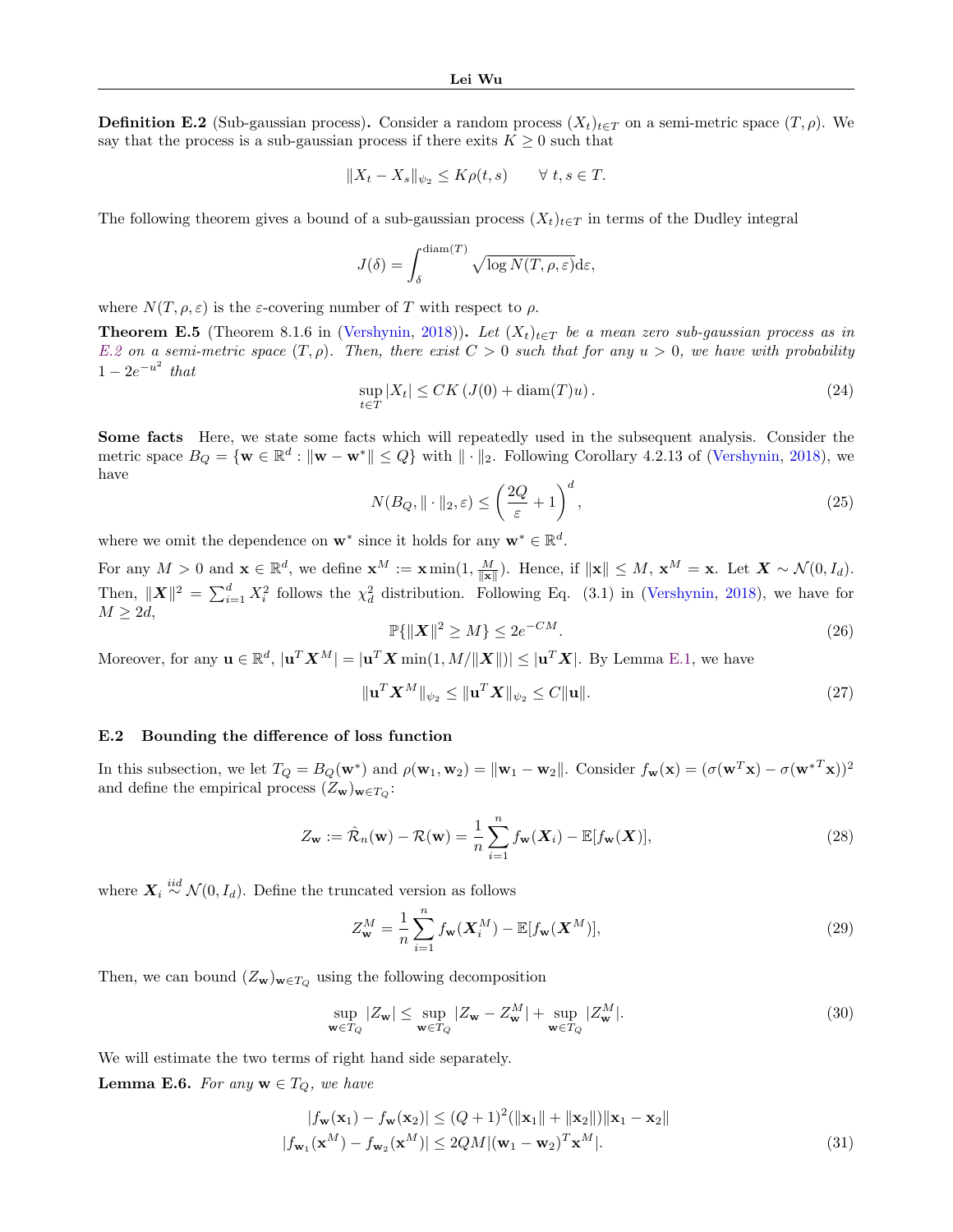Proof. We first have

$$
|f_{\mathbf{w}}(\mathbf{x}_1) - f_{\mathbf{w}}(\mathbf{x}_2)| = |(\sigma(\mathbf{w}^T \mathbf{x}_1) - \sigma(\mathbf{w}^{*T} \mathbf{x}_1))^2 - (\sigma(\mathbf{w}^T \mathbf{x}_2) - \sigma(\mathbf{w}^{*T} \mathbf{x}_2))^2|
$$
  
=  $(\sigma(\mathbf{w}^T \mathbf{x}_1) - \sigma(\mathbf{w}^{*T} \mathbf{x}_1) + \sigma(\mathbf{w}^T \mathbf{x}_2) - \sigma(\mathbf{w}^{*T} \mathbf{x}_2))$   
 $\cdot (\sigma(\mathbf{w}^T \mathbf{x}_1) - \sigma(\mathbf{w}^{*T} \mathbf{x}_1) - \sigma(\mathbf{w}^T \mathbf{x}_2) + \sigma(\mathbf{w}^{*T} \mathbf{x}_2))$   
 $\leq (Q+1)^2(||\mathbf{x}_1|| + ||\mathbf{x}_2||) ||\mathbf{x}_1 - \mathbf{x}_2||,$ 

where the last inequality is due to that  $\sigma$  is 1-Lipschitz and  $\|\mathbf{w} - \mathbf{w}^*\| \leq Q$ . Then,

$$
|f_{\mathbf{w}_1}(\mathbf{x}^M) - f_{\mathbf{w}_2}(\mathbf{x}^M)| = |(\sigma(\mathbf{w}_1^T \mathbf{x}^M) - \sigma(\mathbf{w}_1^{*T} \mathbf{x}^M))^2 - (\sigma(\mathbf{w}_2^T \mathbf{x}^M) - \sigma(\mathbf{w}^{*T} \mathbf{x}^M))^2|
$$
  
\n
$$
= |(\sigma(\mathbf{w}_1^T \mathbf{x}^M) + \sigma(\mathbf{w}_2^T \mathbf{x}^M) - 2\sigma(\mathbf{w}^{*T} \mathbf{x}^M))(\sigma(\mathbf{w}_1^T \mathbf{x}^M) - \sigma(\mathbf{w}_2^T \mathbf{x}^M))|
$$
  
\n
$$
\leq (|(\mathbf{w}_1 - \mathbf{w}^*)^T \mathbf{x}^M| + |(\mathbf{w}_2 - \mathbf{w}^*)^T \mathbf{x}^M|)|(\mathbf{w}_1 - \mathbf{w}_2)^T \mathbf{x}^M|
$$
  
\n
$$
\leq 2QM|(\mathbf{w}_1 - \mathbf{w}_2)^T \mathbf{x}^M|,
$$

where the third inequality follows from that  $\sigma$  is 1-Lipschitz continuous.

<span id="page-15-2"></span>We then have the following bound of the first term on the right hand side of [\(30\)](#page-14-1). **Lemma E.7.** For any  $\delta \in (0,1)$ , with probability  $1-\delta$  over the sampling of data, we have

$$
\sup_{\mathbf{w}\in T_Q} |Z_{\mathbf{w}} - Z_{\mathbf{w}}^M| \le C_1 (Q+1)^2 \left( d \max \left\{ \sqrt{\frac{\log(2/\delta)}{n}}, \frac{\log(2/\delta)}{n} \right\} + e^{-C_2 M^2} \right) \tag{32}
$$

 $\Box$ 

<span id="page-15-1"></span> $\Box$ 

*Proof.* Using Lemma [E.6](#page-14-2) and the fact,  $||\mathbf{X}_i^M|| \le ||\mathbf{X}_i||$ , we have

$$
|Z_{\mathbf{w}} - Z_{\mathbf{w}}^{M}| \leq \frac{1}{n} \sum_{i=1}^{n} |f_{\mathbf{w}}(\mathbf{X}_{i}) - f_{\mathbf{w}}(\mathbf{X}_{i}^{M})| + \mathbb{E}[|f_{\mathbf{w}}(\mathbf{X}) - f_{\mathbf{w}}(\mathbf{X}^{M})|]
$$
  
\n
$$
\leq \frac{2(Q+1)^{2}}{n} \sum_{i=1}^{n} ||\mathbf{X}_{i}|| ||\mathbf{X}_{i} - \mathbf{X}_{i}^{M}|| + 2(Q+1)^{2} \mathbb{E}[||\mathbf{X}|| ||\mathbf{X} - \mathbf{X}^{M}||]
$$
  
\n
$$
= \frac{2(Q+1)^{2}}{n} \sum_{i=1}^{n} (V_{i}^{M} - \mathbb{E}[V^{M}]) + 4(Q+1)^{2} \mathbb{E}[V^{M}], \tag{33}
$$

where we let  $V^M = ||X|| ||X - X^M|| = ||X||^2(1 - \min(1, M/||X||))$ . Then,

$$
||V^M||_{\psi_1} \leq ||||\boldsymbol{X}||^2||_{\psi_1} \leq Cd.
$$

By Theorem [E.2,](#page-13-2) we have

<span id="page-15-0"></span>
$$
\mathbb{P}\left\{ \left| \frac{1}{n} \sum_{i=1}^{n} V_i^M - \mathbb{E}[V^M] \right| \ge t \right\} \le 2 \exp\left( -Cn \min\left( \frac{t^2}{d^2}, \frac{t}{d} \right) \right). \tag{34}
$$

By  $(26)$ , we have

$$
\mathbb{E}[V^M] = \int_0^\infty \mathbb{P}\{V^M \ge t\} \mathrm{d}t = \int_0^\infty \mathbb{P}\{\|X\| (\|X\| - \min\{M, \|X\|\}) \ge t\} \mathrm{d}t \n= \int_0^\infty \mathbb{P}\{\|X\|^2 - M\|X\| \ge t\} \mathrm{d}t = \int_0^\infty \mathbb{P}\{\|X\| \ge \sqrt{t + M^2/4} + M/2\} \mathrm{d}t \n\le \int_0^\infty 2e^{-C\left(\sqrt{t + M^2/4} + M/2\right)^2} \mathrm{d}t \le 2e^{-CM^2/2} \int_0^\infty e^{-Ct} \mathrm{d}t = \frac{2}{C}e^{-CM^2/2}.
$$
\n(35)

Combining [\(34\)](#page-15-0) and [\(35\)](#page-15-1) and taking RHS of  $(34)=\delta$ , we complete the proof.

We proceed to bound the second term on the right hand side of [\(30\)](#page-14-1).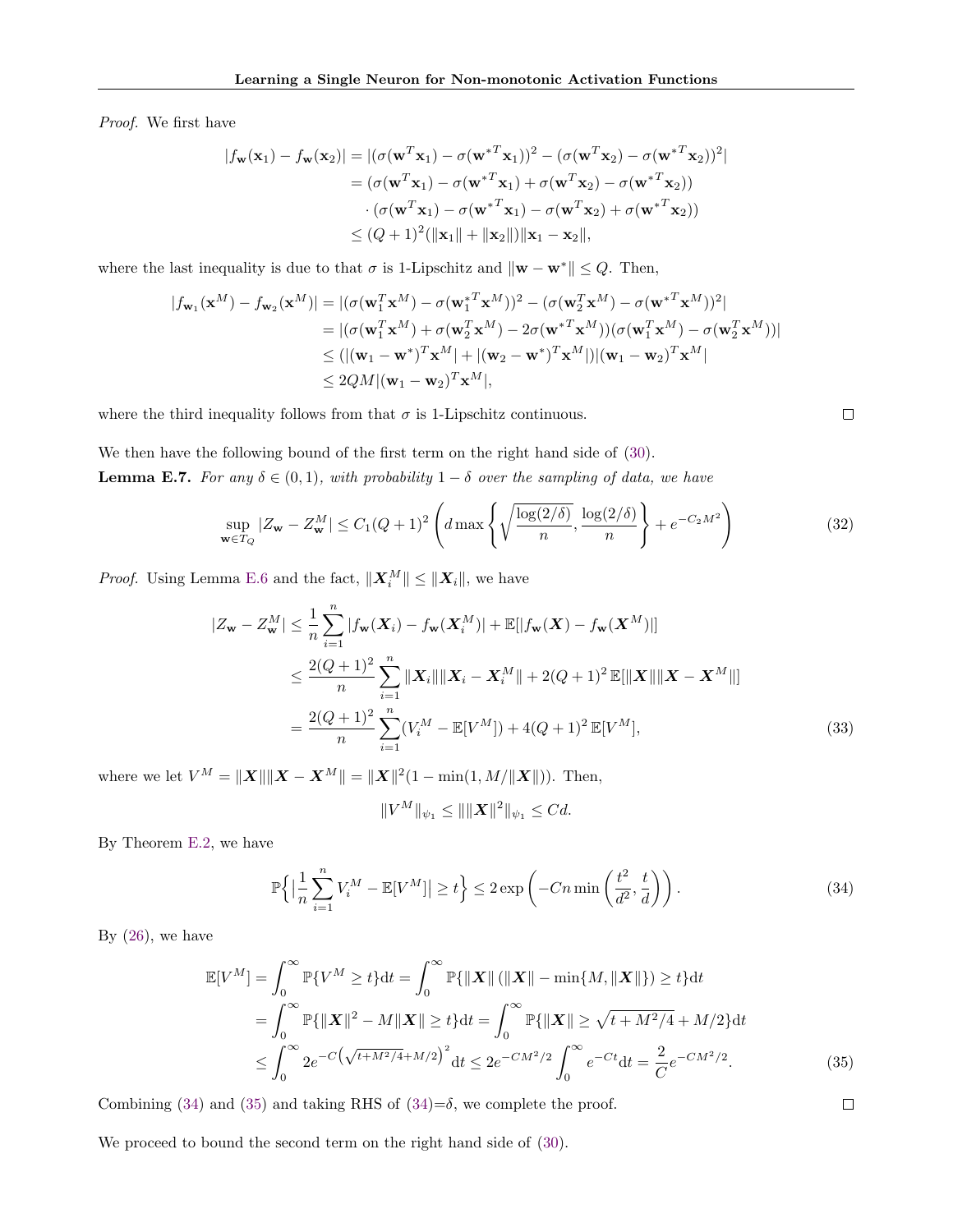<span id="page-16-1"></span>**Lemma E.8.** For any  $\delta \in (0,1)$ , with probability  $1-\delta$ , we have

$$
\sup_{\mathbf{w}\in T_Q}|Z^M_\mathbf{w}|\lesssim \frac{MQ^2}{\sqrt{n}}(\sqrt{d}+\sqrt{\log(\delta/2)}).
$$

Proof. By Lemma [E.1](#page-0-1) and [E.6](#page-14-2) , we have

$$
||f_{\mathbf{w}_1}(\mathbf{X}^M) - f_{\mathbf{w}_2}(\mathbf{X}^M)||_{\psi_2} \le 2QM \|( \mathbf{w}_1 - \mathbf{w}_2)^T X^M \|_{\psi_2} \le CQM \|\mathbf{w}_1 - \mathbf{w}_2\|.
$$

where the last inequality is due to Eq.  $(27)$ . By Proposition [E.3,](#page-13-3) we have

$$
||Z_{\mathbf{w}_1}^M - Z_{\mathbf{w}_2}^M||_{\psi_2} = \Big\| \frac{1}{n} \sum_{i=1}^n (f_{\mathbf{w}_1}(\mathbf{X}_i^M) - f_{\mathbf{w}_2}(\mathbf{X}_i^M) - \mathbb{E}[f_{\mathbf{w}_1}(\mathbf{X}^M)] - \mathbb{E}[f_{\mathbf{w}_2}(\mathbf{X}^M)]) \Big\|_{\psi_2}
$$
(36)

$$
\leq \frac{1}{n} \sqrt{\sum_{i=1}^{n} \left\|f_{\mathbf{w}_1}(\mathbf{X}_i^M) - f_{\mathbf{w}_2}(\mathbf{X}_i^M) - \mathbb{E}[f_{\mathbf{w}_1}(\mathbf{X}^M)] - \mathbb{E}[f_{\mathbf{w}_2}(\mathbf{X}^M)]\right\|_{\psi_2}^2}
$$
(37)

$$
\leq \frac{C}{n} \sqrt{\sum_{i=1}^{n} \|f_{\mathbf{w}_1}(\mathbf{X}_i^M) - f_{\mathbf{w}_2}(\mathbf{X}_i^M)\|_{\psi_2}^2}
$$
(38)

$$
\leq \frac{CQM \|\mathbf{w}_1 - \mathbf{w}_2\|}{\sqrt{n}} = \frac{CQM}{\sqrt{n}} \rho(\mathbf{w}_1, \mathbf{w}_2). \tag{39}
$$

It means that  $(Z_w^M)_{w \in T}$  is a sub-gaussian process.

According to [\(25\)](#page-14-5), the Dudley integral of  $(T_Q,\rho)$  satisfies

$$
J(0) = \int_0^{\text{diam}(T_Q)} \sqrt{\log N(T_Q, \rho, \varepsilon)} d\varepsilon \le \int_0^{2Q} \sqrt{d \log \left(1 + \frac{2Q}{\varepsilon}\right)} d\varepsilon
$$
  
= 
$$
2Q\sqrt{d} \int_1^{\infty} \frac{\sqrt{\log(1+s)}}{s^2} ds \le CQ\sqrt{d}.
$$
 (40)

By Theorem [E.5](#page-14-6) and [\(40\)](#page-16-0), with probability  $1 - 2e^{-u^2}$ , we have

$$
\sup_{\mathbf{w}\in T} |Z_{\mathbf{w}}^M| \lesssim \frac{QM}{\sqrt{n}} \left( J(0) + u \operatorname{diam}(T_Q) \right) \le \frac{Q^2 M}{\sqrt{n}} (\sqrt{d} + u). \tag{41}
$$

.

Let the failure probability  $2e^{-u^2} = \delta$ , and we complete the proof.

**Proposition E.9.** For any  $\delta \in (0,1)$ , with probability  $1 - \delta$ , we have

$$
\sup_{\|\mathbf{w}-\mathbf{w}^*\|\leq Q}|\hat{\mathcal{R}}_n(\mathbf{w})-\mathcal{R}(\mathbf{w})|\lesssim \frac{d(Q+1)^2\sqrt{\log n}}{\sqrt{n}}\max\left\{\sqrt{\log(4/\delta)},\frac{\log(4/\delta)}{\sqrt{n}}\right\}.
$$

*Proof.* Combining Lemma [E.7](#page-15-2) and [E.8,](#page-16-1) we have, with probability  $1 - \delta_1 - \delta_2$ , that

$$
\sup_{\mathbf{w}\in T_Q}|Z_{\mathbf{w}}|\lesssim (Q+1)^2\left(d\max\left\{\sqrt{\frac{\log(2/\delta_1)}{n}},\frac{\log(2/\delta_1)}{n}\right\}+e^{-C_2M^2}+\frac{M}{\sqrt{n}}(\sqrt{d}+\sqrt{\log(2/\delta_2)})\right).
$$

Taking  $M = \sqrt{\frac{\log n}{2C_2}}, \delta_1 = \delta_2 = \delta/2$ , we have

$$
\sup_{\mathbf{w}\in T_Q}|Z_{\mathbf{w}}|\lesssim \frac{d(Q+1)^2\sqrt{\log n}}{\sqrt{n}}\max\left\{\sqrt{\log(4/\delta)},\frac{\log(4/\delta)}{\sqrt{n}}\right\}
$$

Noting that  $Z_{\mathbf{w}} = \hat{\mathcal{R}}(\mathbf{w}) - \mathcal{R}(\mathbf{w})$ , we complete the proof.

<span id="page-16-0"></span> $\Box$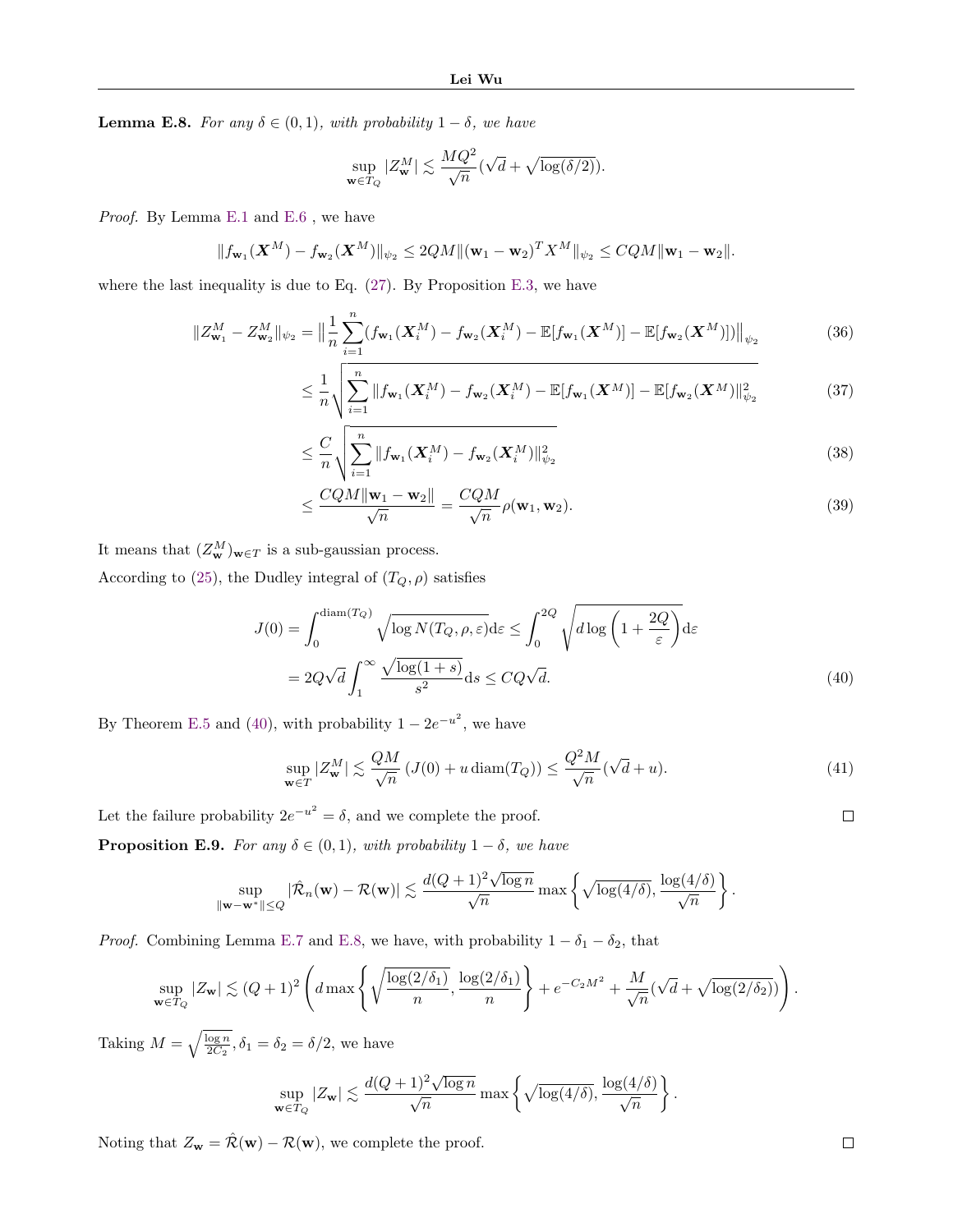#### E.3 Bounding the difference between gradients

In this subsection, we let  $T_Q = B_Q(\mathbf{w}^*) \times \mathbb{S}^{d-1}$  and  $\rho(\mathbf{t}_1, \mathbf{t}_2) = \|\mathbf{w}_1 - \mathbf{w}_2\| + \|\mathbf{u}_1 - \mathbf{u}_2\|$  for  $\mathbf{t}_1 = (\mathbf{w}_1, \mathbf{u}_1), \mathbf{t}_2 =$  $(\mathbf{w}_2, \mathbf{u}_2) \in T_Q$ . Let  $Y_t(\mathbf{x}) := (\sigma(\mathbf{w}^T \mathbf{x}) - \sigma(\mathbf{w}^{*T} \mathbf{x})) \sigma'(\mathbf{w}^T \mathbf{x}) \mathbf{u}^T \mathbf{x}$ . Consider the empirical process  $(O_t)_{t \in T_Q}$ :

$$
O_{t} = \langle \mathbf{u}, \nabla \hat{\mathcal{R}}_{n}(\mathbf{w}) - \nabla \mathcal{R}(\mathbf{w}) \rangle = \frac{1}{n} \sum_{i=1}^{n} Y_{t}(X_{i}) - \mathbb{E}[Y_{t}(X)]. \tag{42}
$$

For any  $M > 0$ , make the following decomposition

<span id="page-17-0"></span>
$$
\sup_{t \in T_Q} |Q_t| \le \sup_{t \in T_Q} |Q_t - Q_t^M| + \sup_{t \in T_Q} |Q_t^M|,\tag{43}
$$

where  $Q_t^M$  is the truncated empirical process defined by

$$
O_t^M := \frac{1}{n} \sum_{i=1}^n Y_t(\mathbf{X}_i^M) - \mathbb{E}[Y_t(\mathbf{X}^M)].
$$
\n(44)

<span id="page-17-1"></span>We then estimate the two terms on the right hand slide of [\(43\)](#page-17-0), separately. **Lemma E.10.** Assume  $M \geq 1$ . For any  $\mathbf{x}_1, \mathbf{x}_2 \in \mathbb{R}^d$  and  $\mathbf{t}_1, \mathbf{t}_2 \in T_Q$ , we have

$$
|Y_t(\mathbf{x}_1) - Y_t(\mathbf{x}_2)| \lesssim (Q+1)^2 \max_{i=1,2} (||\mathbf{x}_i||^2 + ||\mathbf{x}_i||) ||\mathbf{x}_1 - \mathbf{x}_2|| \tag{45}
$$

$$
|Y_{t_1}(\mathbf{x}^M) - Y_{t_2}(\mathbf{x}^M)| \lesssim M(1 + QM)(|(\mathbf{w}_1 - \mathbf{w}_2)^T \mathbf{x}| + |(\mathbf{u}_1 - \mathbf{u}_2)^T \mathbf{x}|). \tag{46}
$$

Proof. First,

$$
\|\nabla_{\mathbf{x}} Y_t(\mathbf{x})\| = \|(\sigma'(\mathbf{w}^T \mathbf{x})\mathbf{w} - \sigma'(\mathbf{w}^{*T} \mathbf{x})\mathbf{w}^*)\sigma'(\mathbf{w}^T \mathbf{x})\mathbf{u}^T \mathbf{x} \n+ (\sigma(\mathbf{w}^T \mathbf{x}) - \sigma(\mathbf{w}^{*T} \mathbf{x}))(\sigma''(\mathbf{w}^T \mathbf{x})\mathbf{u}^T \mathbf{x}\mathbf{w} + \sigma'(\mathbf{w}^T \mathbf{x})\mathbf{u})\| \n\leq (||\mathbf{w}|| + ||\mathbf{w}^*||) ||\mathbf{x}|| + ||\mathbf{w} - \mathbf{w}^*|| ||\mathbf{x}|| (||\mathbf{w}|| ||\mathbf{x}|| + 1) \n\leq 2(Q+1) ||\mathbf{x}|| + Q(Q+1) ||\mathbf{x}||^2.
$$

Following the mean value theorem, we have

$$
|Y_{t}(\mathbf{x}_{1}) - Y_{t}(\mathbf{x}_{2})| \leq 2(Q+1)^{2} \max_{i=1,2} (\|\mathbf{x}_{i}\|^{2} + \|\mathbf{x}_{i}\|) \|\mathbf{x}_{1} - \mathbf{x}_{2}\|.
$$

Second,

$$
\nabla_t Y_t(\mathbf{x}) = \begin{pmatrix} \left( \sigma'(\mathbf{w}^T \mathbf{x})^2 + (\sigma(\mathbf{w}^T \mathbf{x}) - \sigma(\mathbf{w}^{*T} \mathbf{x}) \sigma''(\mathbf{w}^T \mathbf{x}) \right) \mathbf{u}^T \mathbf{x} \mathbf{x} \\ (\sigma(\mathbf{w}^T \mathbf{x}) - \sigma(\mathbf{w}^{*T} \mathbf{x})) \sigma'(\mathbf{w}^T \mathbf{x}) \mathbf{x} \end{pmatrix} =: \begin{pmatrix} v_1(t, \mathbf{x}) \mathbf{x} \\ v_2(t, \mathbf{x}) \mathbf{x} \end{pmatrix}.
$$
 (47)

For  $\|\mathbf{x}\| \leq M$ , it is easy to verify that

$$
|v_1(\mathbf{t}, \mathbf{x})| \le M(1 + QM), \qquad |v_2(\mathbf{t}, \mathbf{x})| \le QM.
$$

By the mean value theorem, there exists  $t'$  such that

$$
|Y_{t_1}(\mathbf{x}) - Y_{t_2}(\mathbf{x})| = |\nabla_t Y_{t'}(\mathbf{x})(t_1 - t_2)| = |v_1(t', \mathbf{x})(\mathbf{w}_1 - \mathbf{w}_2)^T \mathbf{x} + v_2(t', \mathbf{x})(\mathbf{u}_1 - \mathbf{u}_2)^T \mathbf{x}|
$$
  
\n
$$
\lesssim M(1 + QM)(|(\mathbf{w}_1 - \mathbf{w}_2)^T \mathbf{x}| + |(\mathbf{u}_1 - \mathbf{u}_2)^T \mathbf{x}|).
$$
\n(48)

.

We then estimate the first term on the right hand side of [\(43\)](#page-17-0).

<span id="page-17-2"></span>**Lemma E.11.** There exists  $C_1, C_2, C_3, C_4 > 0$  such that for  $M > C_1d$ , with probability  $1 - nC_2e^{-C_3M^2}$ , we have

$$
\sup_{t \in T} |Q_t - Q_t^M| \lesssim (Q+1)^2 e^{-C_4 M^2}
$$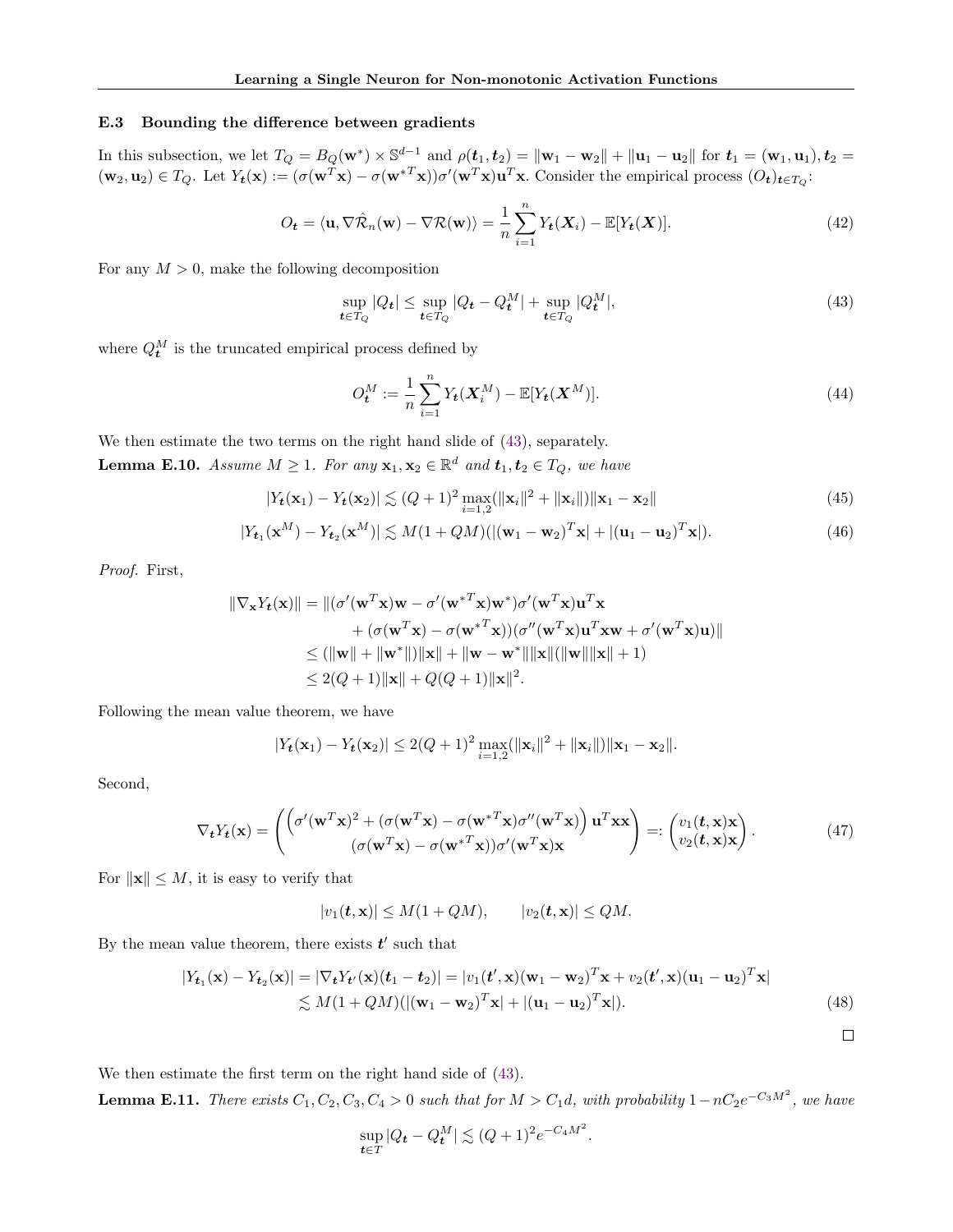*Proof.* Using Lemma [E.10](#page-17-1) and the fact  $||\mathbf{X}_i^M|| \le ||\mathbf{X}_i||$ , we have

$$
|O_{t} - O_{t}^{M}| \leq \frac{1}{n} \sum_{i=1}^{n} |Y_{t}(\boldsymbol{X}_{i}) - Y_{t}(\boldsymbol{X}_{i}^{M})| + \mathbb{E}[|Y_{t}(\boldsymbol{X}) - Y_{t}(\boldsymbol{X}^{M})|]
$$
  

$$
\lesssim \frac{(Q+1)^{2}}{n} \sum_{i=1}^{n} ||\boldsymbol{X}_{i}||(1 + ||\boldsymbol{X}_{i}||)||\boldsymbol{X}_{i} - \boldsymbol{X}_{i}^{M}|| + (Q+1)^{2} \mathbb{E}[||\boldsymbol{X}||(1 + ||\boldsymbol{X}||)||\boldsymbol{X} - \boldsymbol{X}^{M}||]
$$
  

$$
\lesssim \frac{(Q+1)^{2}}{n} \sum_{i=1}^{n} V_{i}^{M} + (Q+1)^{2} \mathbb{E}[V^{M}], \tag{49}
$$

where we let

$$
V^M = ||X||(||X|| + 1)||X - X^M|| = (1 + ||X||)||X||^2(1 - \min(1, M/||X||)).
$$

Note that for any  $i \in [n]$ ,  $\mathbb{P}{V_i^M > 0} = \mathbb{P}{\{\Vert \boldsymbol{X} \Vert > M\} \leq C_1 e^{-C_2 M^2} \text{ for } M \geq C_3 d.$  Taking the union bound, we have

<span id="page-18-0"></span>
$$
\mathbb{P}\{\sum_{i=1}^{n}V_i^M=0\}=1-\mathbb{P}\{\sum_{i=1}^{n}V_i^M>0\}\geq 1-\sum_{i}\mathbb{P}\{V_i^M>0\}\geq 1-nC_1e^{-C_2M^2}.\tag{50}
$$

Similar to [\(35\)](#page-15-1), we can obtain that

$$
\mathbb{E}[V^M] \le C_1 e^{-C_2 M^2},\tag{51}
$$

for  $M \geq C_4d$  with  $C_4$  large enough.

Combining [\(50\)](#page-18-0) and [\(51\)](#page-18-1) completes the proof.

Before proceeding to the estimate of the second term on the right hand side of [\(43\)](#page-17-0), we first bound the Dudley integral of the metric space.

<span id="page-18-2"></span>**Lemma E.12.** The Dudley integral of  $(T_Q, \rho)$  satisfies  $J(0) \lesssim \sqrt{d}(Q+1)$ .

Proof. Note that

$$
N(T_Q, \rho, \varepsilon) \le N(B_Q(\mathbf{w}^*), \|\cdot\|, \frac{\varepsilon}{2})N(\mathbb{S}^{d-1}, \|\cdot\|, \frac{\varepsilon}{2}) \le \left(\frac{4Q}{\varepsilon} + 1\right)^d \left(\frac{2}{\varepsilon}\right)^d.
$$

Moreover,  $\text{diam}(T) \leq 2Q + 2$ . Hence, the Dudley integral is given by

$$
J(0) = \int_0^{2Q+2} \sqrt{\log N(T, \rho, \varepsilon)} d\varepsilon
$$
  
\n
$$
\leq \sqrt{d} \int_0^{2Q+2} \sqrt{\log(1 + \frac{4Q}{\varepsilon})} + \log(2/\varepsilon) d\varepsilon
$$
  
\n
$$
\leq \sqrt{d} \int_0^{2Q+2} \sqrt{\log(1 + \frac{4Q}{\varepsilon})} d\varepsilon + \sqrt{d} \int_0^{2Q+2} \sqrt{\log(2/\varepsilon)} d\varepsilon
$$
  
\n
$$
\leq \sqrt{d} 4Q \int_{\frac{2Q}{Q+1}}^{\infty} \frac{\sqrt{\log(1+s)}}{s^2} ds + 2\sqrt{d} \int_{\frac{1}{Q+1}}^{\infty} \frac{\sqrt{\log s}}{s^2} ds
$$
  
\n
$$
\lesssim \sqrt{d}(Q+1).
$$
 (52)

 $\Box$ 

<span id="page-18-3"></span>**Lemma E.13.** For any  $u > 0$ , with probability  $1 - 2e^{-u^2}$ , we have

$$
\sup_{\mathbf{w}\in T}|Z_{\mathbf{w}}^M| \le \frac{(Q+1)^2M^2}{\sqrt{n}}(\sqrt{d}+u).
$$

<span id="page-18-1"></span> $\Box$